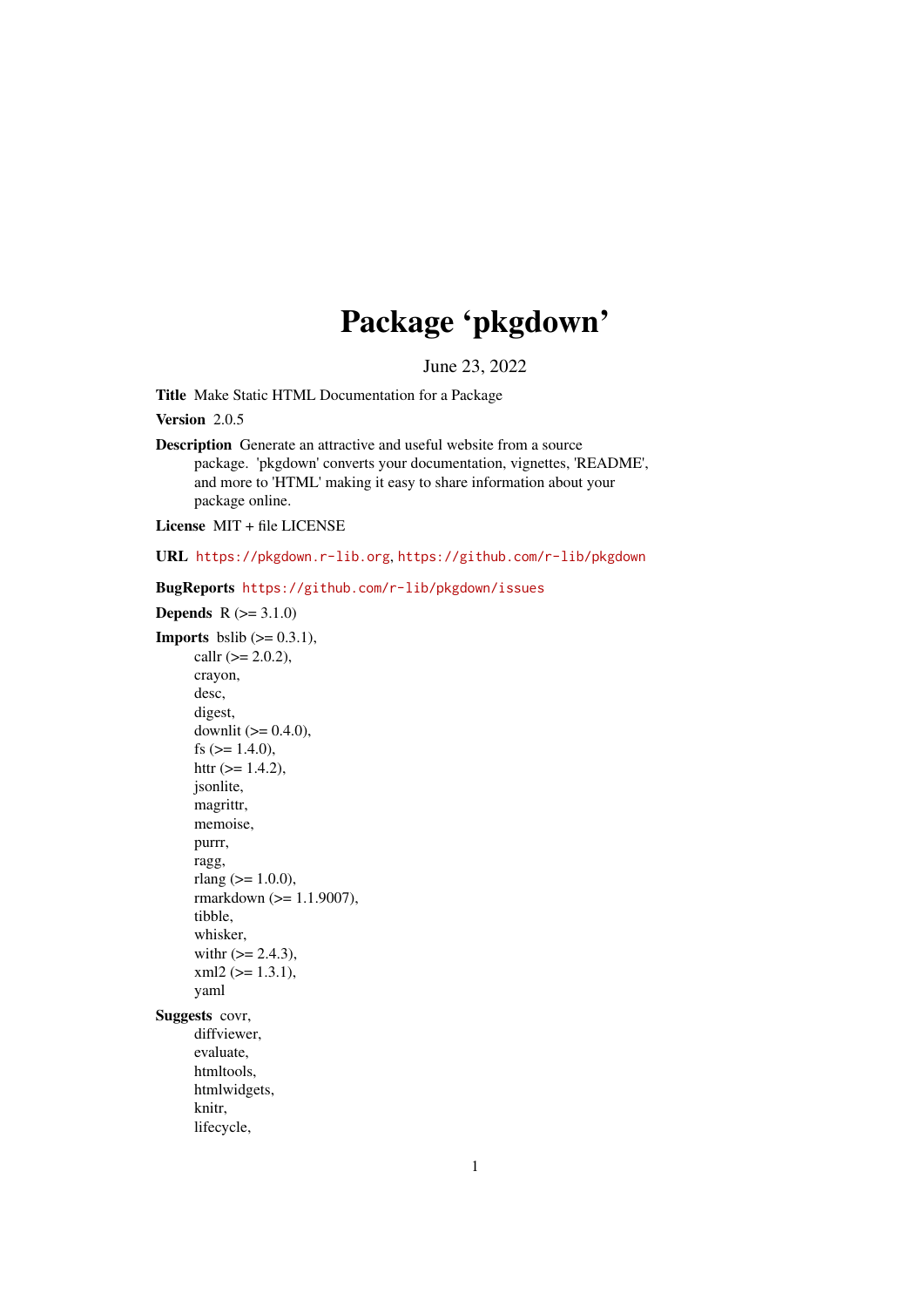methods, openssl, pkgload  $(>= 1.0.2)$ , rsconnect, rstudioapi, rticles, sass, testthat  $(>= 3.1.3)$ , tools VignetteBuilder knitr Config/testthat/edition 3 Config/potools/style explicit Config/Needs/website usethis, servr Encoding UTF-8 Roxygen list(markdown = TRUE) RoxygenNote 7.2.0 SystemRequirements pandoc

## R topics documented:

| 3   |
|-----|
| 3   |
| 6   |
| 7   |
| -12 |
| -13 |
| -16 |
| -17 |
| 24  |
| 25  |
| -26 |
| -26 |
| 27  |
| 27  |
| 28  |
| 28  |
| 29  |
| 29  |
| 30  |
| 30  |
|     |

**Index** [32](#page-31-0)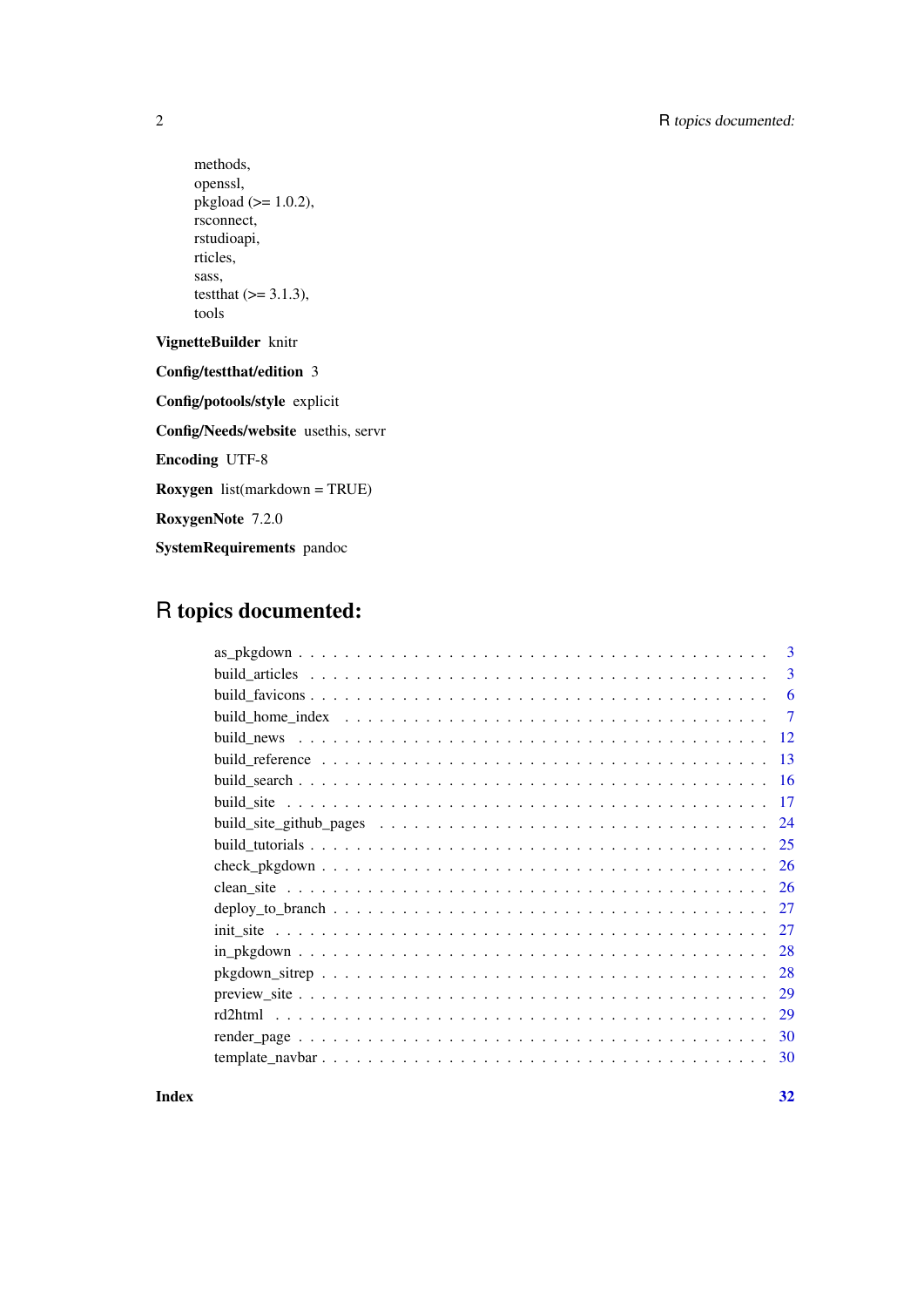<span id="page-2-0"></span>

#### Description

You will generally not need to use this unless you need a custom site design and you're writing your own equivalent of build site().

#### Usage

 $as_pkgdown(pkg = "."$ , override =  $list()$ 

#### Arguments

| pkg      | Path to package.                                                           |
|----------|----------------------------------------------------------------------------|
| override | An optional named list used to temporarily override values in _pkgdown.yml |

<span id="page-2-1"></span>build\_articles *Build articles section*

#### Description

build\_articles() renders each R Markdown file underneath vignettes/ and saves it to articles/. There are two exceptions:

- Files that start with  $(e.g., \text{index.Rmd})$  are ignored, enabling the use of child documents in [bookdown](https://bookdown.org/yihui/bookdown/)
- Files in vignettes/tutorials are handled by [build\\_tutorials\(\)](#page-24-1)

Vignettes are rendered using a special document format that reconciles [rmarkdown::html\\_document\(\)](#page-0-0) with the pkgdown template. This means articles behave slightly differently to vignettes, particularly with respect to external files, and custom output formats. See below for more details.

Note that when you run build\_articles() directly (outside of [build\\_site\(\)](#page-16-1)) vignettes will use the currently installed version of the package, not the current source version. This makes iteration quicker when you are primarily working on the text of an article.

## Usage

```
build_articles(
 pkg = "."quiet = TRUE,
  lazy = TRUE,
 override = list(),
 preview = NA
)
build_article(name, pkg = ".", data = list(), lazy = FALSE, quiet = TRUE)
build_articles_index(pkg = ".")
```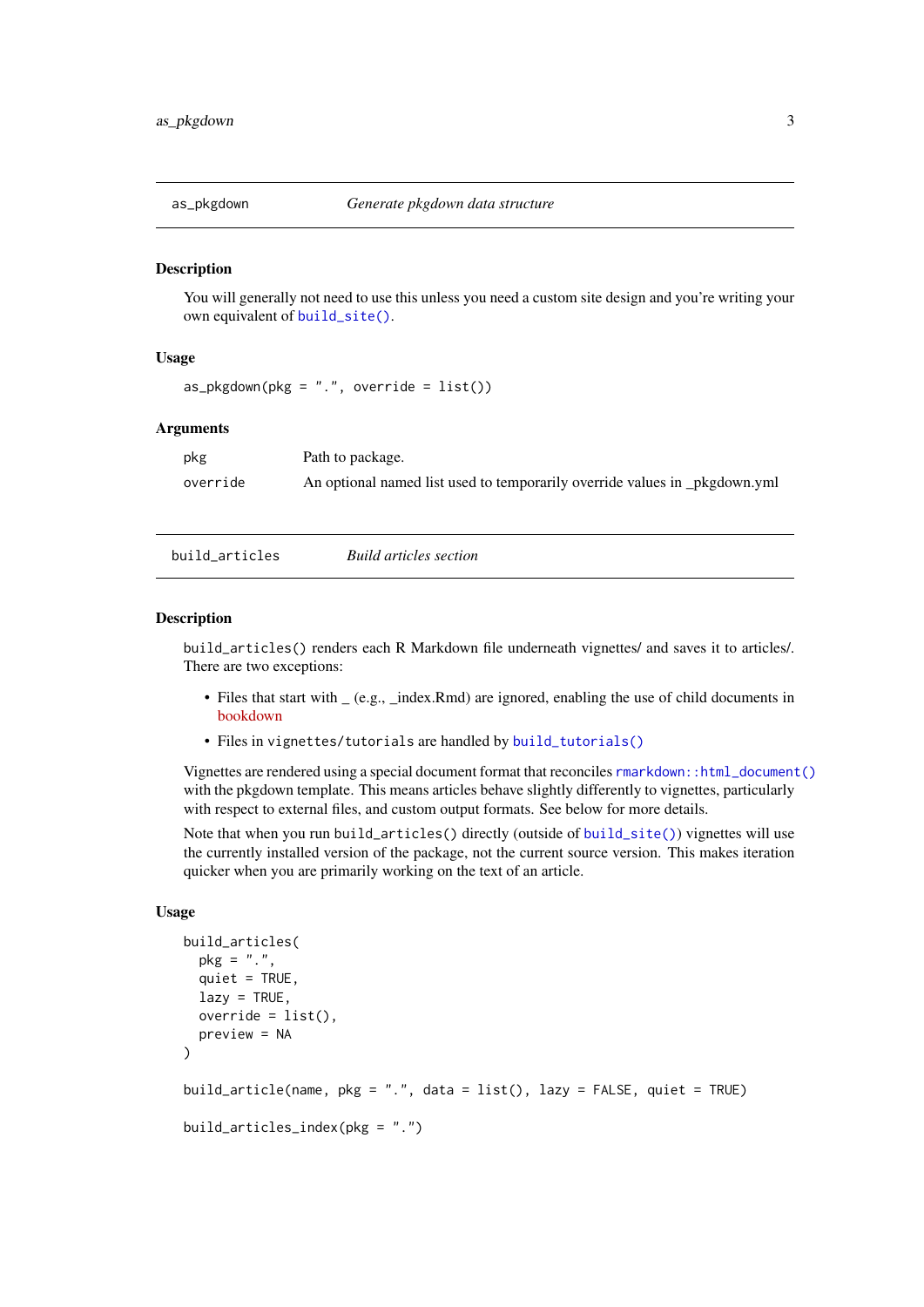#### Arguments

| pkg      | Path to package.                                                                                                         |
|----------|--------------------------------------------------------------------------------------------------------------------------|
| quiet    | Set to FALSE to display output of knitr and pandoc. This is useful when debug-<br>ging.                                  |
| lazy     | If TRUE, will only re-build article if input file has been modified more recently<br>than the output file.               |
| override | An optional named list used to temporarily override values in _pkgdown.yml                                               |
| preview  | If TRUE, or is. na(preview) && interactive(), will preview freshly generated<br>section in browser.                      |
| name     | Name of article to render. This should be either a path relative to vignettes/<br>without extension, or index or README. |
| data     | Additional data to pass on to template.                                                                                  |

#### Index and navbar

You can control the articles index and navbar with a articles field in your \_pkgdown.yaml. If you use it, pkgdown will check that all articles are included, and will error if you have missed any.

The articles field defines a list of sections, each of which can contain four fields:

- title (required): title of section, which appears as a heading on the articles index.
- desc (optional): An optional markdown description displayed underneath the section title.
- navbar (optional): A couple of words used to label this section in the navbar. If omitted, this section of vignettes will not appear in the navbar.
- contents (required): a list of article names to include in the section. This can either be names of individual vignettes or a call to starts\_with(). The name of a vignette includes its path under vignettes without extension so that the name of the vignette found at vignettes/pizza/slice.Rmd is pizza/slice.

The title and description of individual vignettes displayed on the index comes from title and description fields of the YAML header in the Rmds.

For example, this yaml might be used for some version of dplyr:

```
articles:
- title: Main verbs
 navbar: ~
 contents:
  - one-table
  - two-table
  - rowwise
  - colwise
- title: Developer
 desc: Vignettes aimed at package developers
  contents:
  - programming
  - packages
```
Note the use of the navbar fields. navbar: ~ means that the "Main verbs" will appear in the navbar without a heading; the absence of the navbar field in the developer vignettes means that they will only be accessible via the articles index.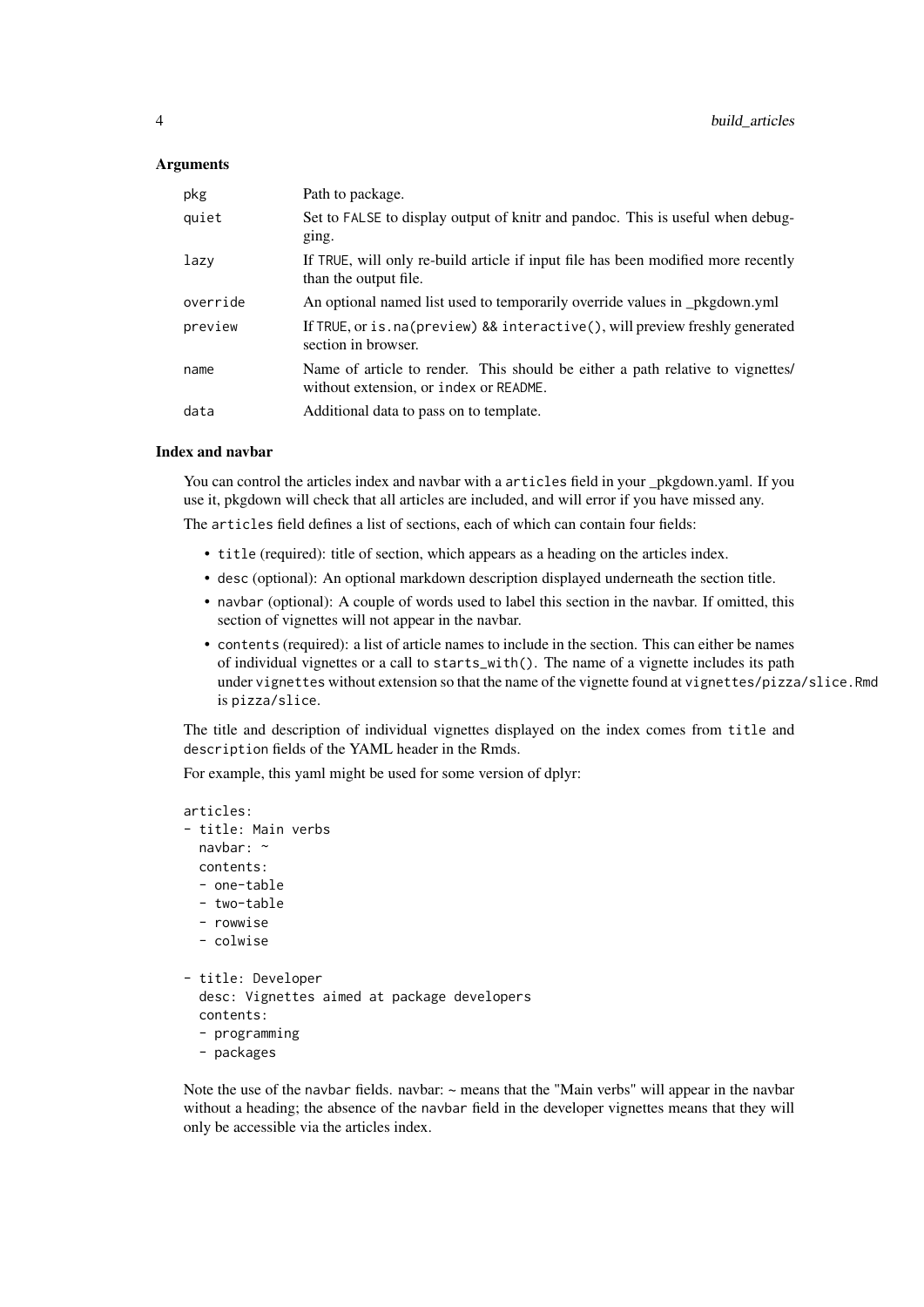#### <span id="page-4-0"></span>build\_articles 5

The navbar will include a link to the articles index if one or more vignettes are not available through the navbar. If some vignettes appear in the navbar drop-down list and others do not, the list will automatically include a "More ..." link at the bottom; if no vignettes appear in the the navbar, it will link directly to the articles index instead of providing a drop-down.

## Get started

Note that a vignette with the same name as the package (e.g., vignettes/pkgdown.Rmd or vignettes/articles/pkgdo automatically becomes a top-level "Get started" link, and will not appear in the articles drop-down.

(If your package name includes  $a_1, e.g.$  pack.down, use  $a - in$  the vignette name, e.g. pack-down.Rmd.)

#### External files

pkgdown differs from base R in its handling of external files. When building vignettes, R assumes that vignettes are self-contained (a reasonable assumption when most vignettes were PDFs) and only copies files explicitly listed in .install\_extras. pkgdown takes a different approach based on [rmarkdown::find\\_external\\_resources\(\)](#page-0-0), and it will also copy any images that you link to. If for some reason the automatic detection doesn't work, you will need to add a resource\_files field to the yaml metadata, e.g.:

```
---
title: My Document
resource_files:
  - data/mydata.csv
  - images/figure.png
---
```
Note that you can not use the fig.path to change the output directory of generated figures as its default value is a strong assumption of rmarkdown.

#### Embedding Shiny apps

If you would like to embed a Shiny app into an article, the app will have to be hosted independently, (e.g. <https://www.shinyapps.io>). Then, you can embed the app into your article using an  $\langle$ iframe>, e.g.  $\langle$ iframe src = "https://gallery.shinyapps.io/083-front-page" class="shiny-app">.

See <https://github.com/r-lib/pkgdown/issues/838#issuecomment-430473856> for some hints on how to customise the appearance with CSS.

#### Output formats

By default, pkgdown builds all articles using the [rmarkdown::html\\_document\(\)](#page-0-0) output format, ignoring whatever is set in your YAML metadata. This is necessary because pkgdown has to integrate the HTML/CSS/JS from the vignette with the HTML/CSS/JS from rest of the site. Because of the challenges of combining two sources of HTML/CSS/JS, there is limited support for other output formats and you have to opt-in by setting the as\_is field in your .Rmd metadata:

pkgdown: as\_is: true

If the output format produces a PDF, you'll also need to specify the extension field: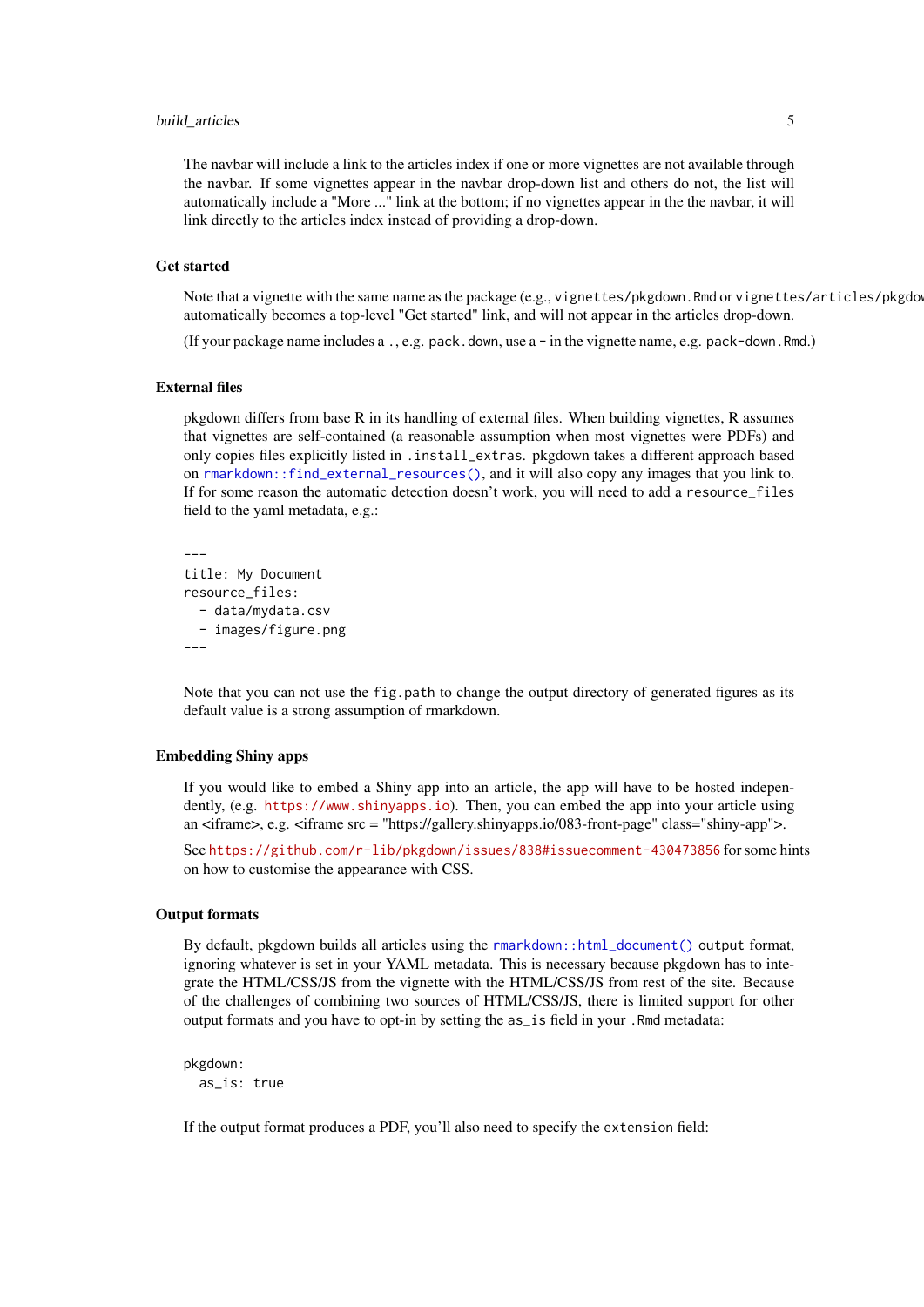```
pkgdown:
  as_is: true
  extension: pdf
```
To work with pkgdown, the output format must accept template, theme, and self\_contained arguments, and must work without any additional CSS or JSS files. Note that if you use [\\_output.yml](https://bookdown.org/yihui/rmarkdown/html-document.html#shared-options) or [\\_site.yml](https://rmarkdown.rstudio.com/docs/reference/render_site.html) you'll still need to add as\_is: true to each individual vignette.

Additionally, htmlwidgets do not work when as\_is: true.

#### Suppressing vignettes

If you want articles that are not vignettes, either put them in subdirectories or list in .Rbuildignore. An articles link will be automatically added to the default navbar if the vignettes directory is present: if you do not want this, you will need to customise the naybar. See build  $site()$  details.

#### Figures

You can control the default rendering of figures by specifying the figures field in \_pkgdown.yml. The default settings are equivalent to:

```
figures:
 dev: ragg::agg_png
 dpi: 96
 dev.args: []
 fig.ext: png
 fig.width: 7.2916667
 fig.height: ~
 fig.retina: 2
 fig.asp: 1.618
 bg: NA
```
other.parameters: []

Most of these parameters are interpreted similarly to knitr chunk options. other.parameters is a list of parameters that will be available to custom graphics output devices such as HTML widgets.

build\_favicons *Create favicons from package logo*

#### Description

This function auto-detects the location of your package logo (with the name logo.svg (recommended format) or logo.png) and runs it through the <https://realfavicongenerator.net> API to build a complete set of favicons with different sizes, as needed for modern web usage.

## Usage

build\_favicons(pkg = ".", overwrite = FALSE) build\_favicon(pkg, overwrite)

<span id="page-5-0"></span>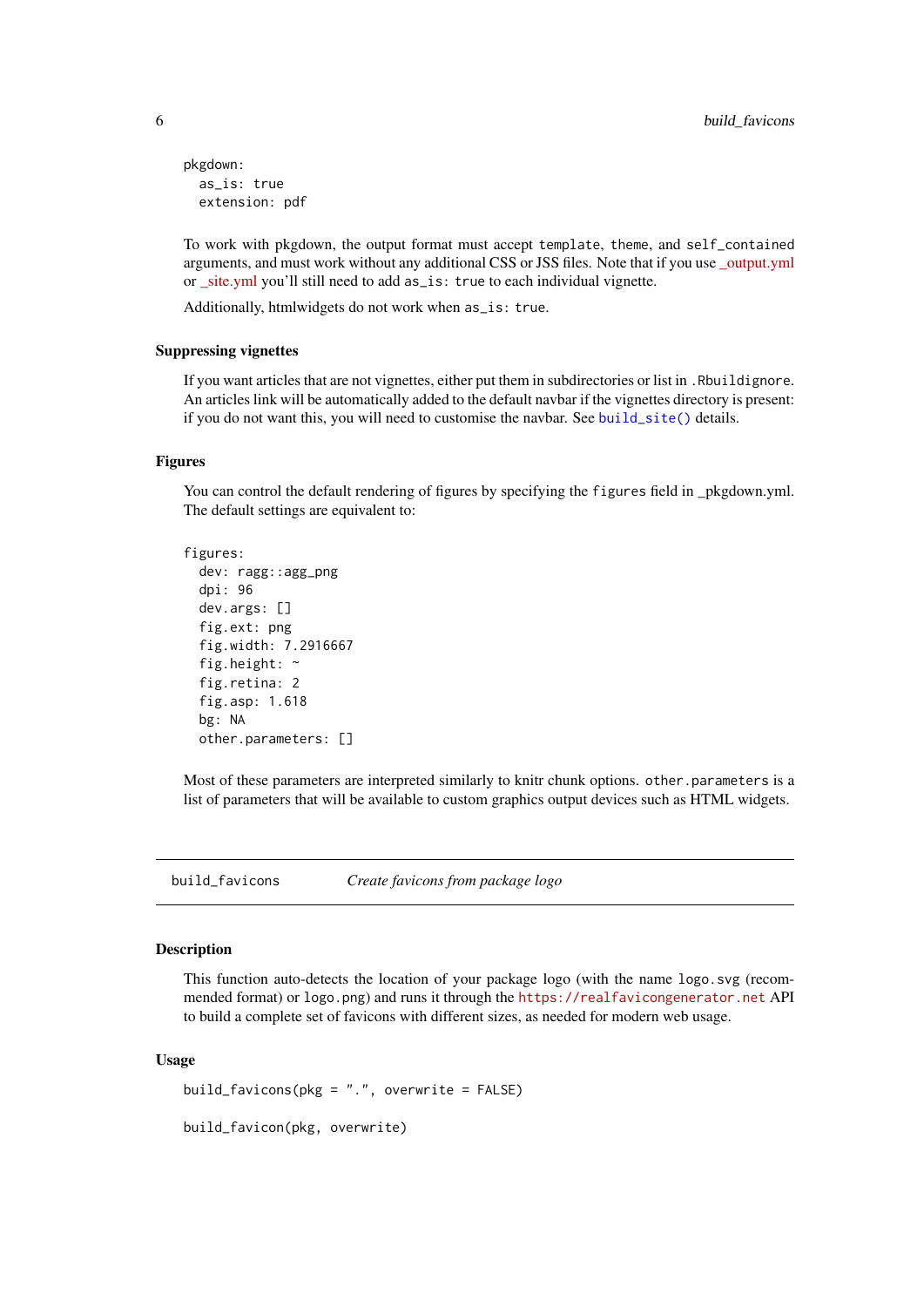#### <span id="page-6-0"></span>Arguments

| pkg       | Path to package.                               |
|-----------|------------------------------------------------|
| overwrite | If TRUE, re-create favicons from package logo. |

#### Details

You only need to run the function once. The favicon set will be stored in pkgdown/favicon and copied by [init\\_site\(\)](#page-26-1) to the relevant location when the website is rebuilt.

Once complete, you should add pkgdown/ to .Rbuildignore to avoid a NOTE during package checking.

build\_home\_index *Build home section*

#### <span id="page-6-1"></span>Description

build\_home() function generates pages at the top-level of the site including:

- The home page
- HTML files from any .md files in ./ or .github/.
- The authors page (from DESCRIPTION)
- The citation page (from inst/CITATION, if present).
- The license page
- A default 404 page if .github/404.md is not found.

build\_home\_index() rebuilds just the index page; it's useful for rapidly iterating when experimenting with site styles.

### Usage

```
build_home_index(pkg = ".", quiet = TRUE)
```

```
build_home(pkg = ".", override = list(), preview = NA, quiet = TRUE)
```
#### Arguments

| pkg      | Path to package.                                                                                        |
|----------|---------------------------------------------------------------------------------------------------------|
| quiet    | Set to FALSE to display output of knitr and pandoc. This is useful when debug-<br>ging.                 |
| override | An optional named list used to temporarily override values in _pkgdown.yml                              |
| preview  | If TRUE, or is . na (preview) & & interactive (), will preview freshly generated<br>section in browser. |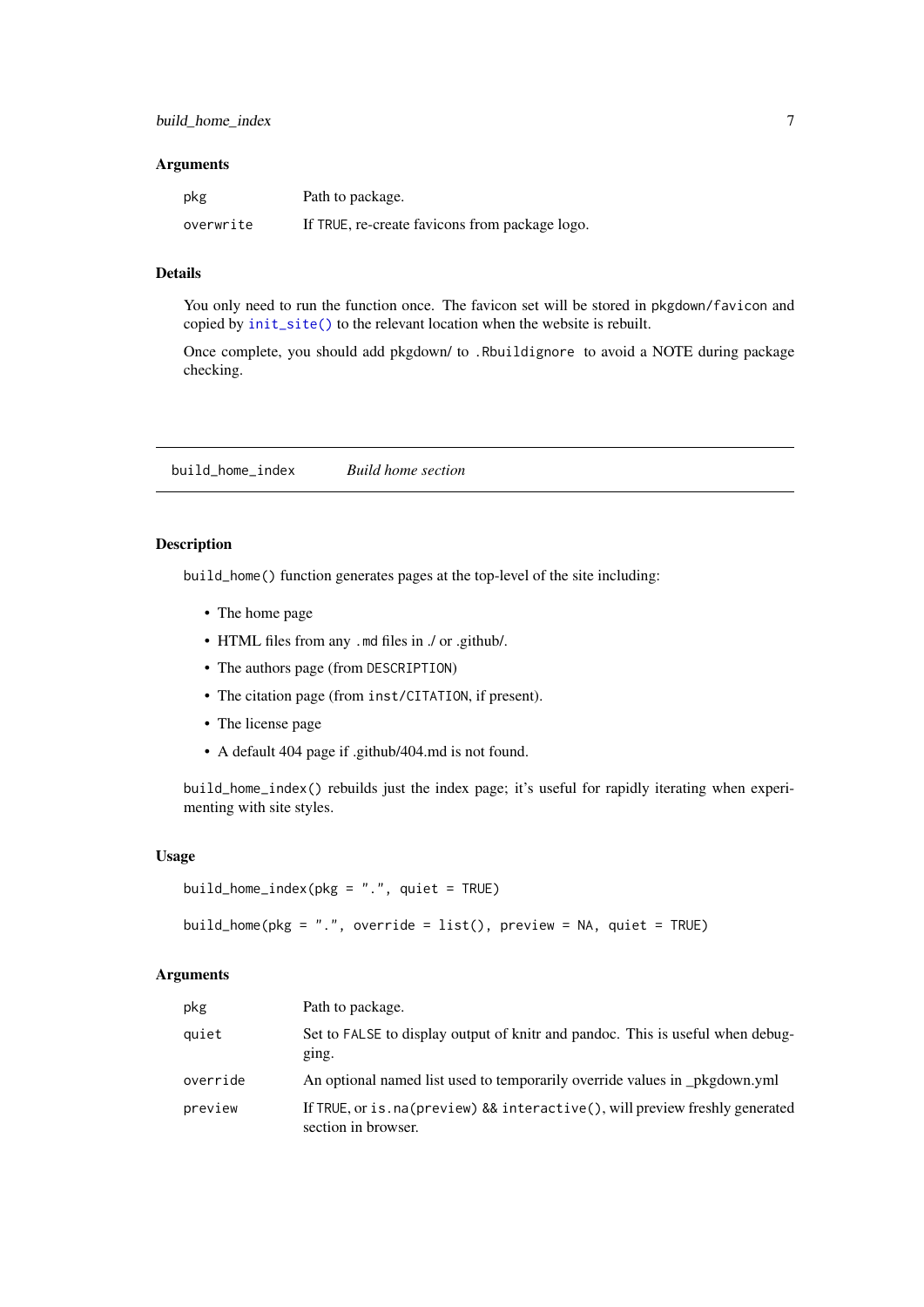#### Home page

The main content of the home page (index.html) is generated from pkgdown/index.md, index.md, or README.md, in that order. Most packages will use README.md because that's also displayed by GitHub and CRAN. Use index.md if you want your package website to look different to your README, and use pkgdown/index.md if you don't want that file to live in your package root directory.

If you use index.Rmd or README.Rmd it's your responsibility to knit the document to create the corresponding .md. pkgdown does not do this for you because it only touches files in the doc/ directory.

Extra markdown files in the base directory (e.g. ROADMAP.md) or in .github/ (e.g. CODE\_OF\_CONDUCT.md) are copied by build\_home() to docs/ and converted to HTML.

The home page also features a sidebar with information extracted from the package. You can tweak it via the configuration file, to help make the home page an as informative as possible landing page.

#### Images and figures:

If you want to include images in your README.md, they must be stored somewhere in the package so that they can be displayed on the CRAN website. The best place to put them is man/figures. If you are generating figures with R Markdown, make sure you set up fig.path as followed:

```
knitr::opts_chunk$set(
 fig.path = "man/figures/"
)
```
This should usually go in a chunk with include = FALSE.

```
***{r chunk-name, include=FALSE}
knitr::opts_chunk$set<mark>(</mark>
 fig.path = "man/figures/"
)
```
## Package logo:

If you have a package logo, you can include it at the top of your README in a level-one heading:

```
# pkgdown <img src="man/figures/logo.png" align="right" />
```
[init\\_site\(\)](#page-26-1) will also automatically create a favicon set from your package logo.

#### YAML config - home:

To tweak the home page, you need a section of the configuration file called home.

#### *Page title and description:*

By default, the page title and description are extracted automatically from the Title and Description fields DESCRIPTION (stripping single quotes off quoted words). CRAN ensures that these fields don't contain phrases like "R package" because that's obvious on CRAN. To make your package more findable on search engines, it's good practice to override the title and description, thinking about what people might search for:

home:

```
title: An R package for pool-noodle discovery
description: >
 Do you love R? Do you love pool-noodles? If so, you might enjoy
 using this package to automatically discover and add pool-noodles
 to your growing collection.
```
<span id="page-7-0"></span>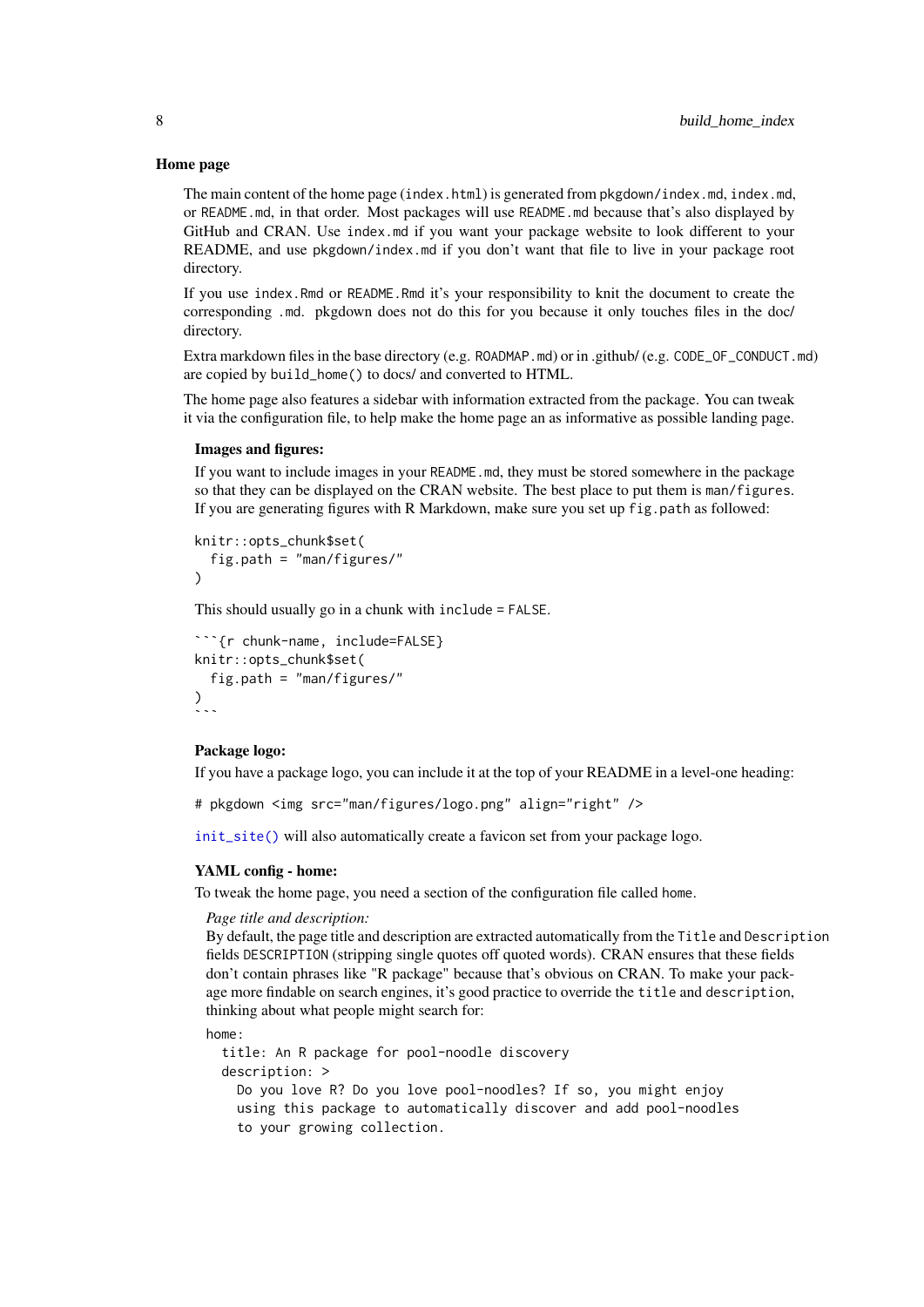(Note the use of YAML's  $>$  i.e. "YAML pipes"; this is a convenient way of writing paragraphs of text.)

*README header:*

READMEs usually start with an  $\langle h1 \rangle$  containing the package name. If that feels duplicative with the package name in the navbar you can remove it with strip\_header: true:

home:

strip\_header: true

## Dev badges:

pkgdown identifies badges in three ways:

- Any image-containing links between <!-- badges: start --> and <!-- badges: end -->, as e.g. created by usethis::use\_readme\_md() or usethis::use\_readme\_rmd(). There should always be an empty line after the  $\lt!$ !-- badges: end  $\lt$ -> line. If you divide badges into paragraphs, make sure to add an empty line before the <!-- badges: end --> line.
- Any image-containing links within <div id="badges"></div>.
- Within the first paragraph, if it only contains image-containing links.

#### Authors

By default, pkgdown will display author information in three places:

- the sidebar,
- the left part side of the footer,
- the author page.

This documentation describes how to customise the overall author display. See ?build\_home and ?build\_site for details about changing the location of the authors information within the home sidebar and the site footer.

## Authors ORCID and bio:

Author ORCID identification numbers in the DESCRIPTION are linked using the ORCID logo:

```
Authors@R: c(
   person("Hadley", "Wickham", , "hadley@rstudio.com", role = c("aut", "cre"),
     comment = c(ORCID = "0000-0003-4757-117X")
    ),
   person("Jay", "Hesselberth", role = "aut",
      comment = c(ORCID = "0000-0002-6299-179X")
    )
  )
```
If you want to add more details about authors or their involvement with the package, you can use the comment field, which will be rendered on the authors page.

```
Authors@R: c(
   person("Hadley", "Wickham", , "hadley@rstudio.com", role = c("aut", "cre"),
      comment = c(ORCID = "0000-0003-4757-117X", "Indenter-in-chief")
    ),
    person("Jay", "Hesselberth", role = "aut",
      comment = c(ORCID = "0000-0002-6299-179X")
    )
  )
```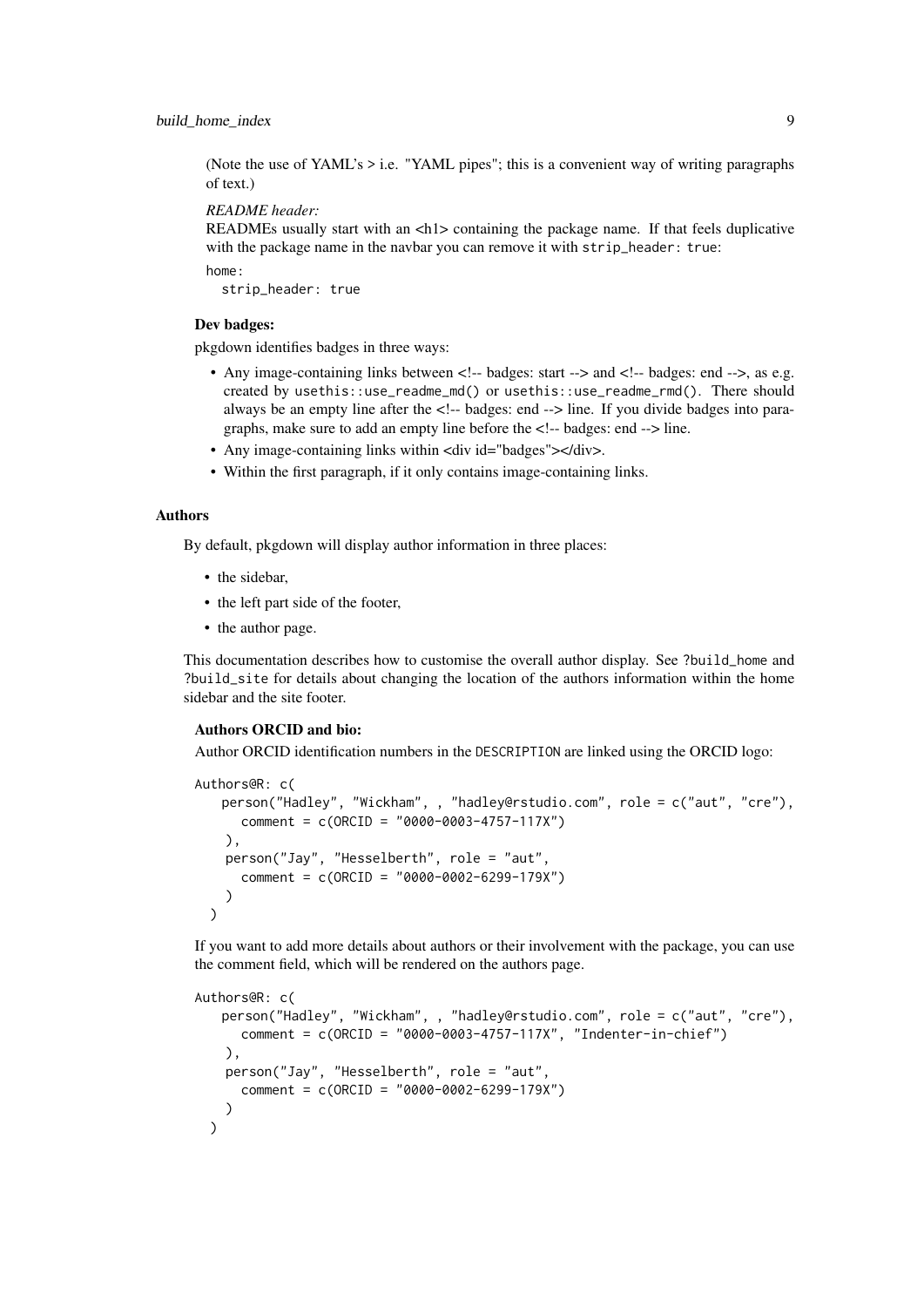#### YAML config - authors:

You can tweak a few things via the authors YAML field:

- display of each author in the footer, sidebar and authors page,
- which authors (by role) are displayed in the sidebar and footer,
- text before authors in the footer,
- text before and after authors in the sidebar,
- text before and after authors on the authors page.

You can modify how each author's name is displayed by adding a subsection for authors. Each entry in authors should be named with the author's name (matching DESCRIPTION) and can contain href and/or html fields:

- If href is provided, the author's name will be linked to this URL.
- If html is provided, it will be shown instead of the author's name. This is particularly useful if you want to display the logo of a corporate sponsor. Use an absolute URL to an image, not a relative link.

authors:

```
firstname lastname:
 href: "http://name-website.com"
 html: "<img src='https://website.com/name-picture.png' width=72>"
```
By default, the "developers" list shown in the sidebar and footer is populated by the maintainer ("cre"), authors ("aut"), and funder ("fnd") from the DESCRIPTION. You could choose other roles for filtering. With the configuration below:

- only the maintainer and funder(s) appear in the footer, after the text "Crafted by",
- all authors and contributors appear in the sidebar,
- the authors list on the sidebar is preceded and followed by some text,
- the authors list on the authors page is preceded and followed by some text.

```
authors:
```

```
footer:
 roles: [cre, fnd]
  text: "Crafted by"
sidebar:
  roles: [aut, ctb]
  before: "So *who* does the work?"
  after: "Thanks all!"
before: "This package is proudly brought to you by:"
after: "See the [changelog](news/index.html) for other contributors. :pray:"
```
If you want to filter authors based on something else than their roles, consider using a custom sidebar/footer component (see ?build\_home/?build\_site, respectively).

#### Sidebar

You can customise the homepage sidebar with the home. sidebar field. It's made up of two pieces: structure, which defines the overall layout, and components, which defines what each piece looks like. This organisation makes it easy to mix and match the pkgdown defaults with your own customisations.

This is the default structure:

```
home:
  sidebar:
    structure: [links, license, community, citation, authors, dev]
```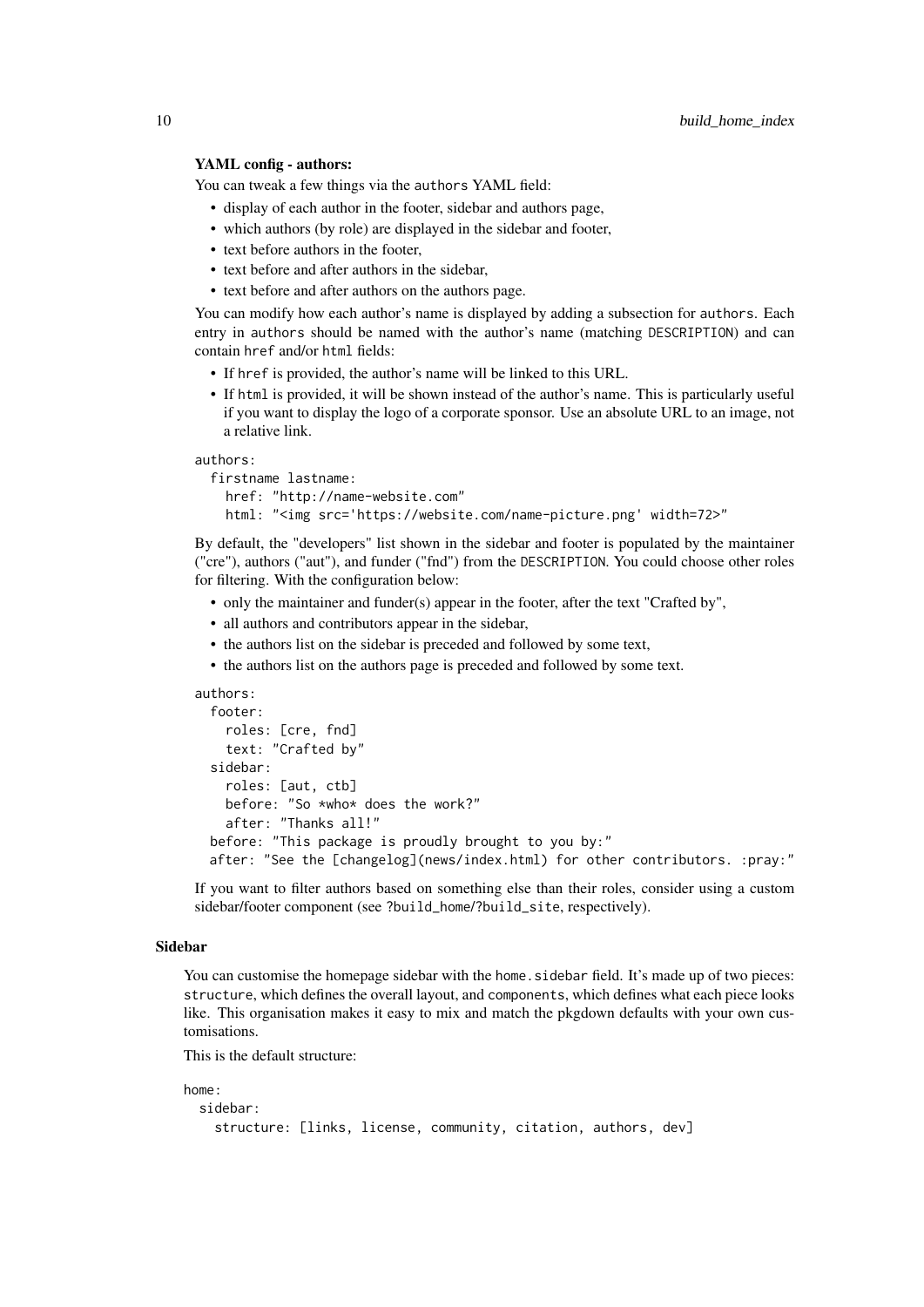These are drawn from seven built-in components:

• links: automated links generated from URL and BugReports fields from DESCRIPTION plus manual links from the home. Links field:

home: links: - text: Link text href: https://website.com - text: Roadmap href: /roadmap.html

- license: Licensing information if LICENSE/LICENCE or LICENSE.md/LICENCE.md files are present.
- community: links to to .github/CONTRIBUTING.md, .github/CODE\_OF\_CONDUCT.md, etc.
- citation: link to package citation information. Uses either inst/CITATION or, if absent, information from the DESCRIPTION.
- authors: selected authors from the DESCRIPTION.
- dev: development status badges found in README.md/index.md.
- toc: a table of contents for the README (not shown by default).

You can also add your own components, where text is markdown text:

```
home:
  sidebar:
    structure: [authors, custom, toc, dev]
    components:
      custom:
        title: Funding
        text: We are *grateful* for funding!
```
Alternatively, you can provide a ready-made sidebar HTML:

home: sidebar: html: path-to-sidebar.html

Or completely remove it:

home: sidebar: FALSE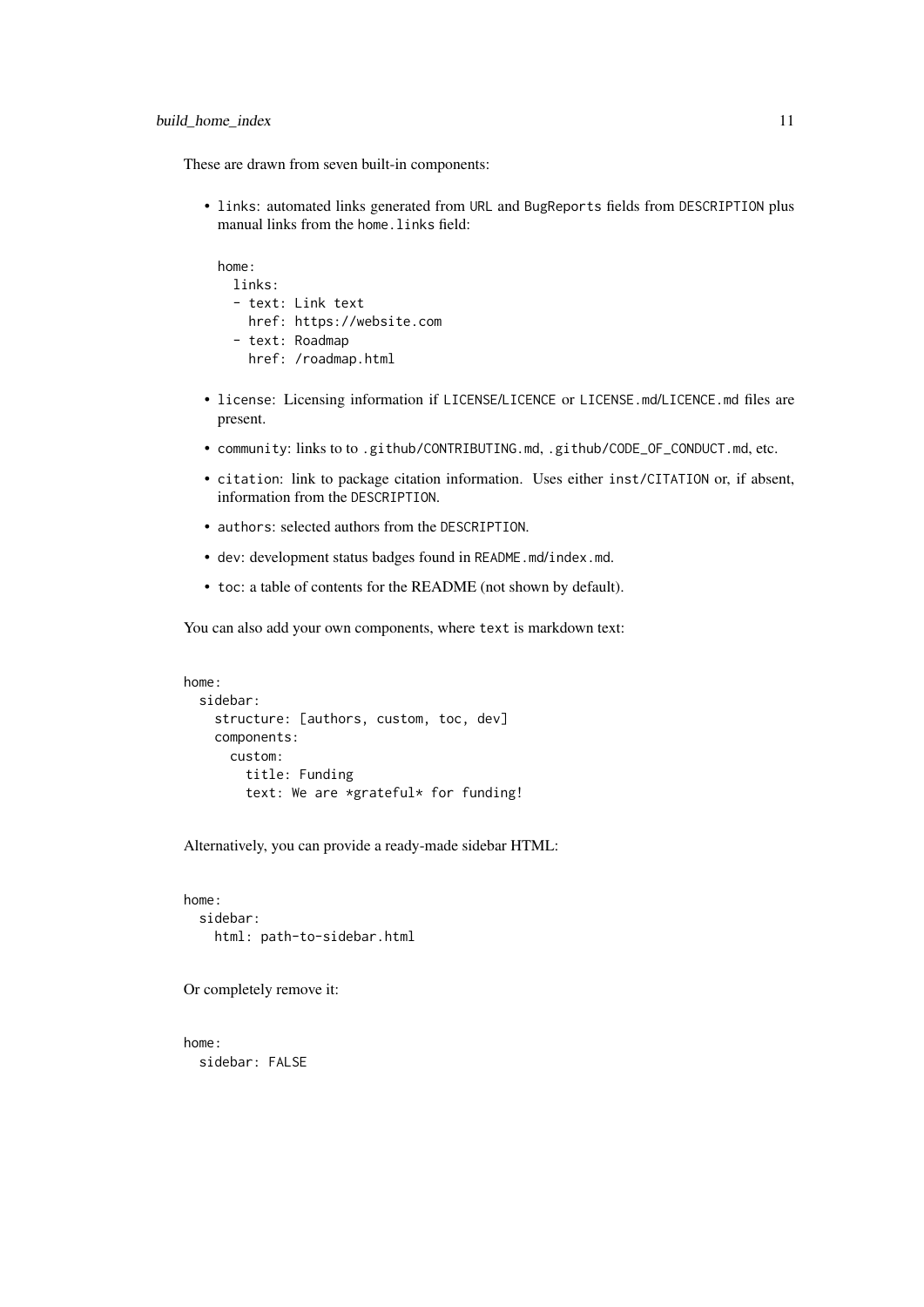<span id="page-11-1"></span><span id="page-11-0"></span>

#### Description

A NEWS.md will be broken up into versions using level one (#) or level two headings (##) that (partially) match one of the following forms (ignoring case):

- {package name} 1.3.0
- {package name} v1.3.0
- Version 1.3.0
- Changes in 1.3.0
- Changes in v1.3.0

#### Usage

```
build_news(pkg = ".", override = list(), preview = NA)
```
## Arguments

| pkg      | Path to package.                                                                                      |
|----------|-------------------------------------------------------------------------------------------------------|
| override | An optional named list used to temporarily override values in pkgdown.yml                             |
| preview  | If TRUE, or is. na (preview) && interactive (), will preview freshly generated<br>section in browser. |

## Details

A [common structure](https://style.tidyverse.org/news.html) for news files is to use a top level heading for each release, and use a second level heading to break up individual bullets into sections.

# foofy 1.0.0 ## Major changes \* Can now work with all grooveable grobbles! ## Minor improvements and bug fixes \* Printing scrobbles no longer errors (@githubusername, #100) \* Wibbles are now 55% less jibbly (#200)

Issues and contributors will be automatically linked to the corresponding pages on GitHub if the GitHub repo can be discovered from the DESCRIPTION (typically from a URL entry containing github.com)

If a version is available on CRAN, the release date will automatically be added to the heading (see below for how to suppress); if not available on CRAN, "Unreleased" will be added.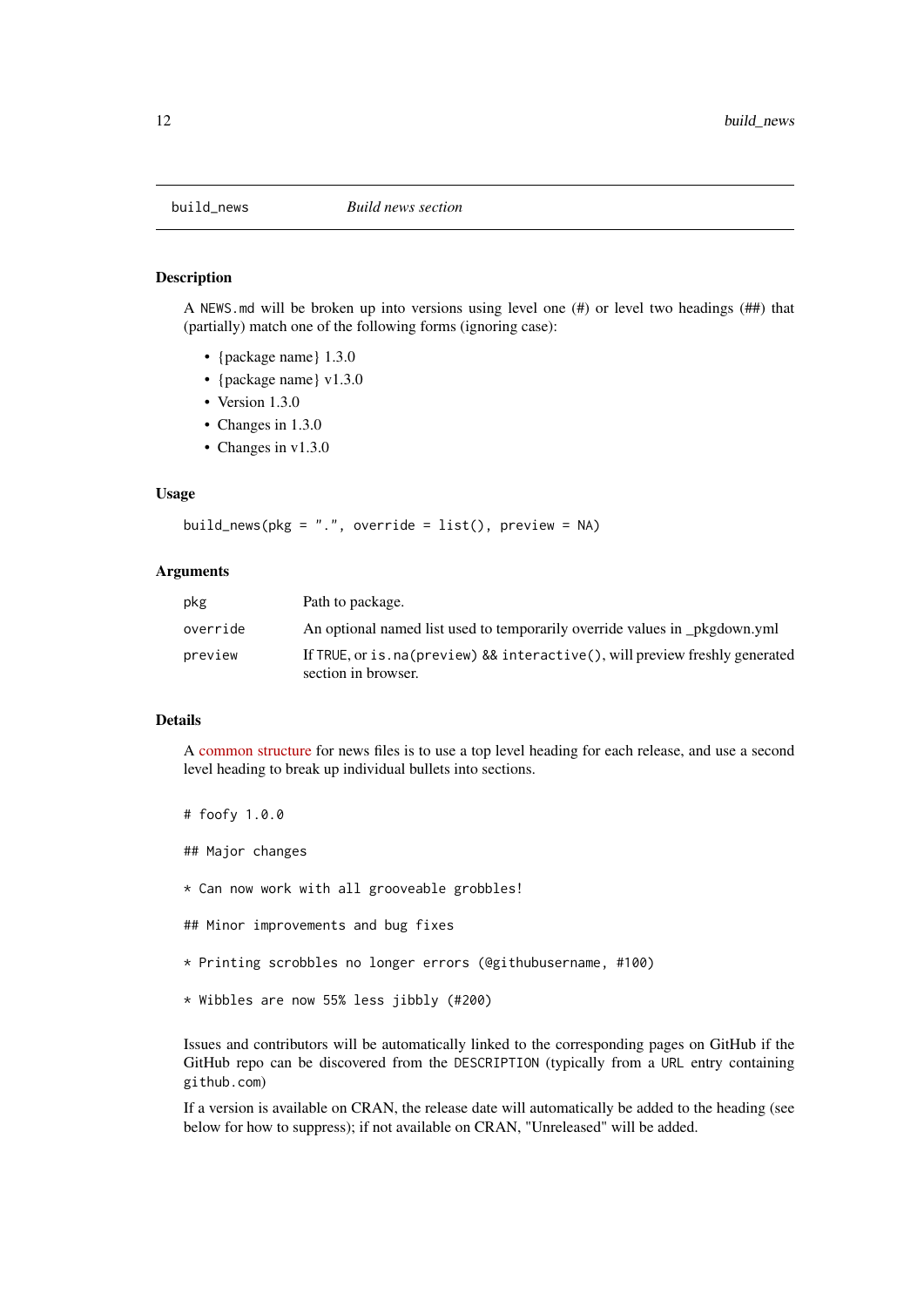#### <span id="page-12-0"></span>build\_reference 13

#### YAML config

To automatically link to release announcements, include a releases section.

```
news:
releases:
 - text: "usethis 1.3.0"
  href: https://www.tidyverse.org/articles/2018/02/usethis-1-3-0/
 - text: "usethis 1.0.0 (and 1.1.0)"
   href: https://www.tidyverse.org/articles/2017/11/usethis-1.0.0/
```
Control whether news is present on one page or multiple pages with the one\_page field. The default is true.

news: one\_page: false

Suppress the default addition of CRAN release dates with:

news: cran\_dates: false

#### See Also

[Tidyverse style for News](https://style.tidyverse.org/news.html)

<span id="page-12-1"></span>build\_reference *Build reference section*

#### Description

By default, pkgdown will generate an index that lists all functions in alphabetical order. To override this, provide a reference section in your \_pkgdown.yml as described below.

## Usage

```
build_reference(
  pkg = ".",
  lazy = TRUE,examples = TRUE,
 run_dont_run = FALSE,
 seed = 1014,override = list(),
 preview = NA,
 devel = TRUE,document = "DEPRECATED",
  topics = NULL
)
build_reference_index(pkg = ".")
```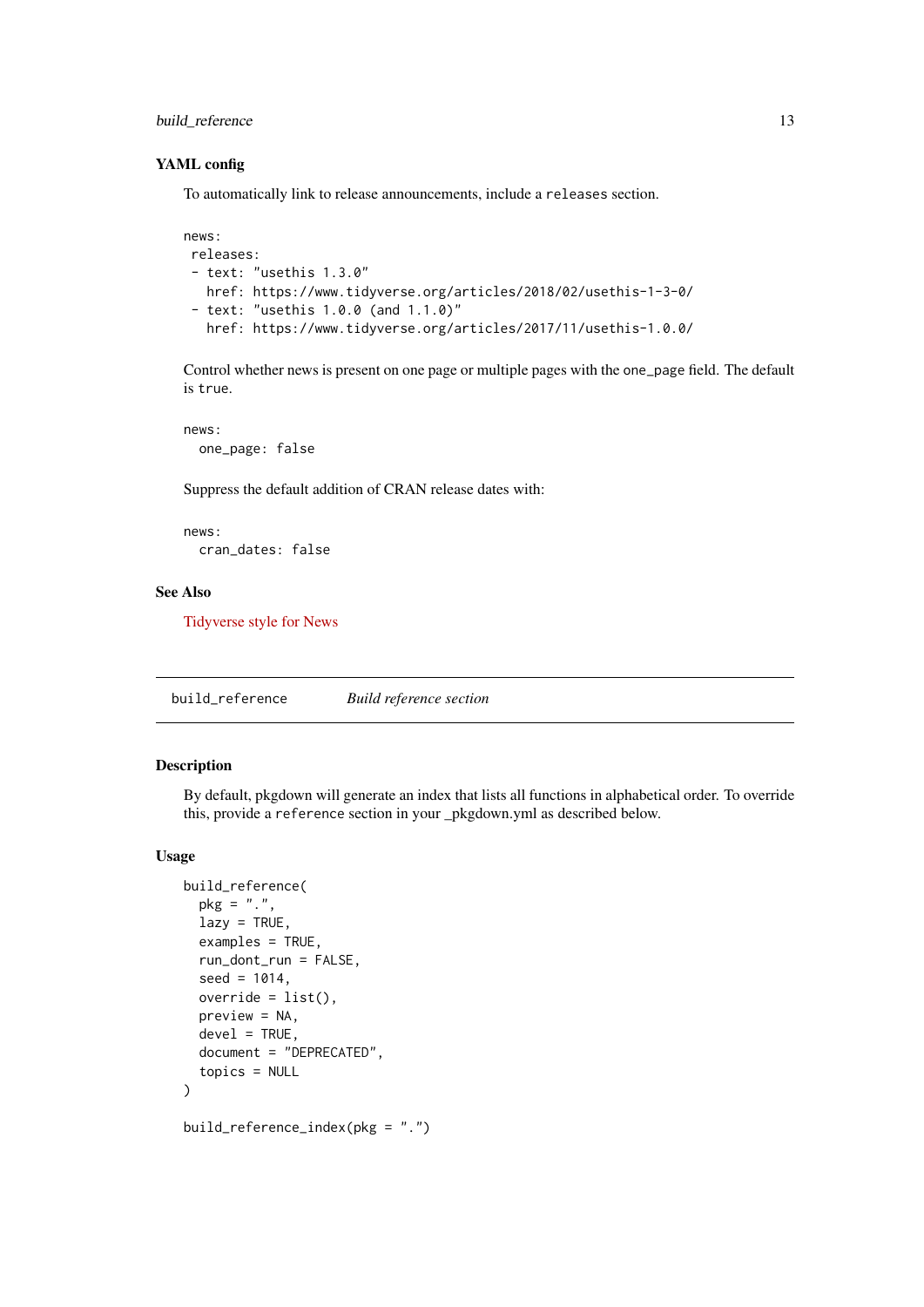## <span id="page-13-0"></span>Arguments

| pkg          | Path to package.                                                                                                                                                                                                                                          |
|--------------|-----------------------------------------------------------------------------------------------------------------------------------------------------------------------------------------------------------------------------------------------------------|
| lazy         | If TRUE, only rebuild pages where the . Rd is more recent than the . html. This<br>makes it much easier to rapidly prototype. It is set to FALSE by build_site().                                                                                         |
| examples     | Run examples?                                                                                                                                                                                                                                             |
| run_dont_run | Run examples that are surrounded in \dontrun?                                                                                                                                                                                                             |
| seed         | Seed used to initialize so that random examples are reproducible.                                                                                                                                                                                         |
| override     | An optional named list used to temporarily override values in _pkgdown.yml                                                                                                                                                                                |
| preview      | If TRUE, or is. na (preview) && interactive(), will preview freshly generated<br>section in browser.                                                                                                                                                      |
| devel        | Determines how code is loaded in order to run examples. If TRUE (the default),<br>assumes you are in a live development environment, and loads source package<br>with $pkgload$ : $load\_all()$ . If $FALSE$ , uses the installed version of the package. |
| document     | <b>Deprecated</b> Use devel instead.                                                                                                                                                                                                                      |
| topics       | Build only specified topics. If supplied, sets lazy and preview to FALSE.                                                                                                                                                                                 |

## Reference index

To tweak the index page, add a section called reference to \_pkgdown.yml. It can contain three different types of element:

- A title (title + desc), which generates an row containing an <h2> with optional paragraph description.
- A subtitle (subtitle + desc), which generates an row containing an  $\langle h3 \rangle$  with optional paragraph description.
- A list of topics (contents), which generates one row for each topic, with a list of aliases for the topic on the left, and the topic title on the right.

(For historical reasons you can include contents with a title or subtitle, but this is no longer recommended).

Most packages will only need to use title and contents components. For example, here's a snippet from the YAML that pkgdown uses to generate its own reference index:

```
reference:
- title: Build
 desc: Build a complete site or its individual section components.
- contents:
  - starts_with("build_")
- title: Templates
- contents:
  - template_navbar
  - render_page
```
Bigger packages, e.g. ggplot2, may need an additional layer of structure in order to clearly organise large number of functions:

```
reference:
- title: Layers
- subtitle: Geoms
```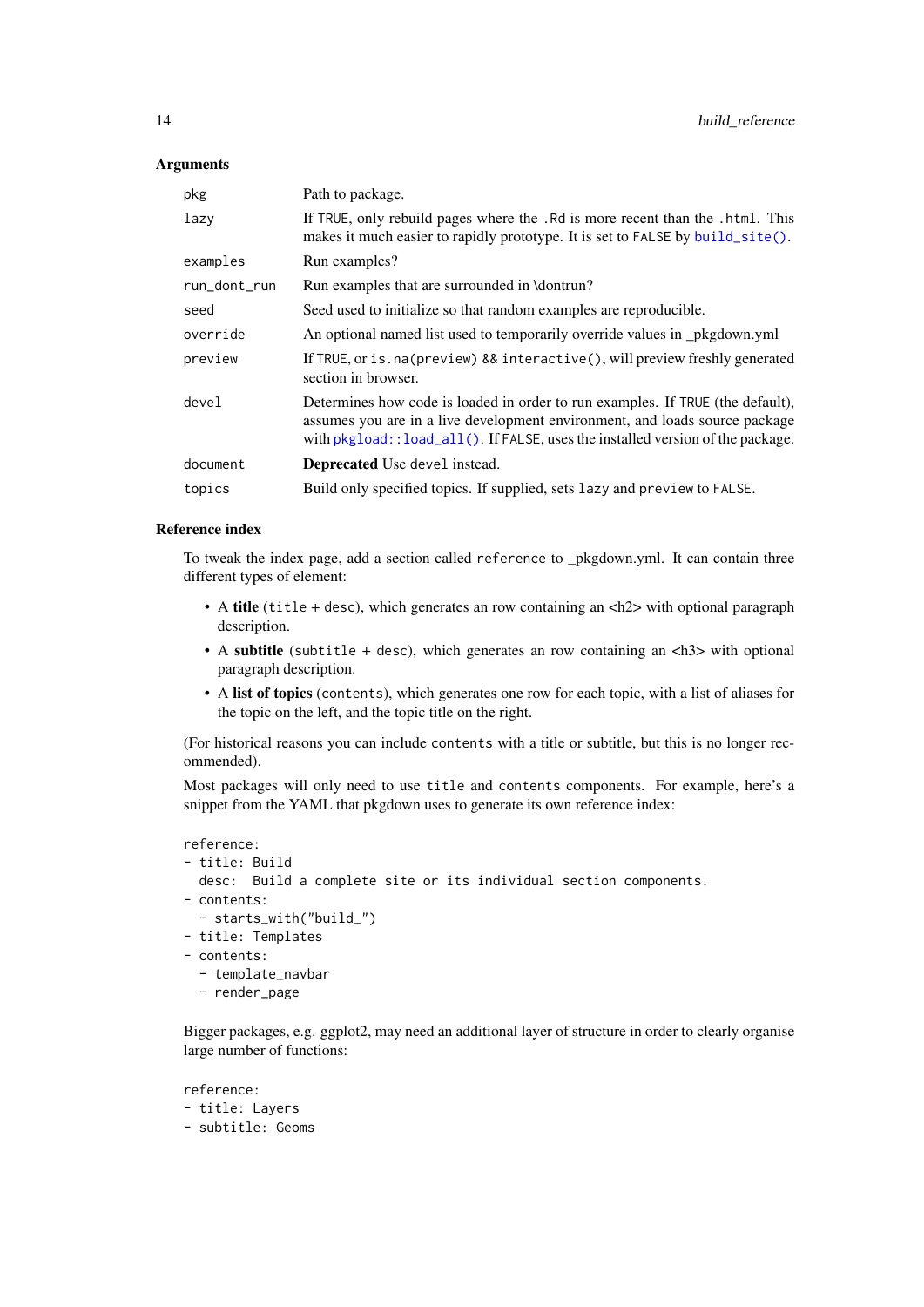#### build\_reference 15

```
desc: Geom is short for geometric element
- contents:
  - starts_with("geom")
- subtitle: Stats
 desc: Statistical transformations transform data before display.
 contents:
  - starts_with("stat")
```
desc can use markdown, and if you have a long description it's a good idea to take advantage of the YAML > notation:

```
desc: >
```

```
This is a very _long_ and **overly** flowery description of a
single simple function. By using \geq, it's easy to write a description
that runs over multiple lines.
```
## Topic matching:

contents can contain:

- Individual function/topic names.
- Weirdly named functions with doubled quoting, once for YAML and once for R, e.g. "`+.gg`".
- starts\_with("prefix") to select all functions with common prefix.
- ends\_with("suffix") to select all functions with common suffix.
- matches("regexp") for more complex regular expressions.
- has\_keyword("x") to select all topics with keyword "x"; has\_keyword("datasets") selects all data documentation.
- has\_concept("blah") to select all topics with concept "blah". If you are using roxygen2, has\_concept() also matches family tags, because roxygen2 converts them to concept tags.
- lacks\_concepts(c("concept1","concept2")) to select all topics without those concepts. This is useful to capture topics not otherwise captured by has\_concepts().
- Topics from other installed packages, e.g. rlang::is\_installed() (function name) or sass::font\_face (topic name).

All functions (except for has\_keywords()) automatically exclude internal topics (i.e. those with \keyword{internal}). You can choose to include with (e.g.) starts\_with("build\_",internal  $= TRUFD$ .

Use a leading - to remove topics from a section, e.g. -topic\_name, -starts\_with("foo"). pkgdown will check that all non-internal topics are included on the reference index page, and error if you have missed any.

#### Missing topics:

pkgdown will warn if there are (non-internal) topics that not listed in the reference index. You can suppress these warnings by listing the topics in section with "title: internal" (case sensitive) which will not be displayed on the reference index.

#### Icons:

You can optionally supply an icon for each help topic. To do so, you'll need a top-level icons directory. This should contain .png files that are either 30x30 (for regular display) or 60x60 (if you want retina display). Icons are matched to topics by aliases.

#### Examples:

If you need to run extra code before or after all examples are run, you can create pkgdown/pre-reference.R and pkgdown/post-reference.R.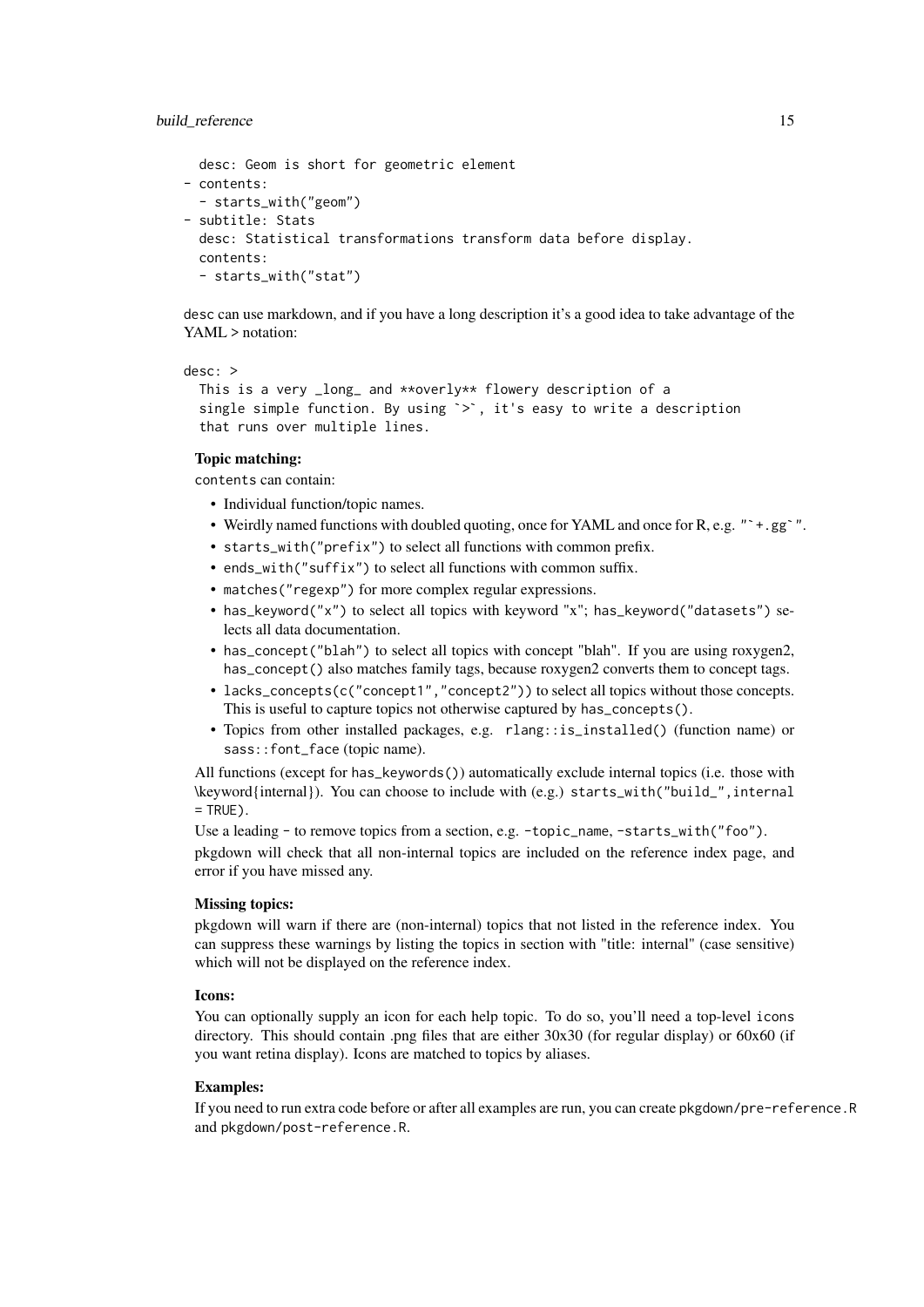#### Figures

You can control the default rendering of figures by specifying the figures field in \_pkgdown.yml. The default settings are equivalent to:

```
figures:
 dev: ragg::agg_png
 dpi: 96
 dev.args: []
  fig.ext: png
  fig.width: 7.2916667
 fig.height: ~
  fig.retina: 2
 fig.asp: 1.618
 bg: NA
 other.parameters: []
```
Most of these parameters are interpreted similarly to knitr chunk options. other.parameters is a list of parameters that will be available to custom graphics output devices such as HTML widgets.

build\_search *Build search index*

#### Description

Build a JSON file encompassing all HTML pages, for use by the search script.

#### Usage

```
build_search(pkg = ".", override = list())
```
#### Arguments

| pkg      | Path to package.                                                           |
|----------|----------------------------------------------------------------------------|
| override | An optional named list used to temporarily override values in _pkgdown.yml |

#### YAML config

You can exclude some paths from the search index. Below we exclude the changelog from the search index.

search: exclude: ['news/index.html']

## Debugging and local testing

Locally (as opposed to on GitHub Pages or Netlify for instance), search won't work if you simply use pkgdown preview of the static files. You can use servr::httw("docs") instead.

If search is not working, run pkgdown::pkgdown\_sitrep() to eliminate common issues such as the absence of URL in the pkgdown configuration file of your package.

<span id="page-15-0"></span>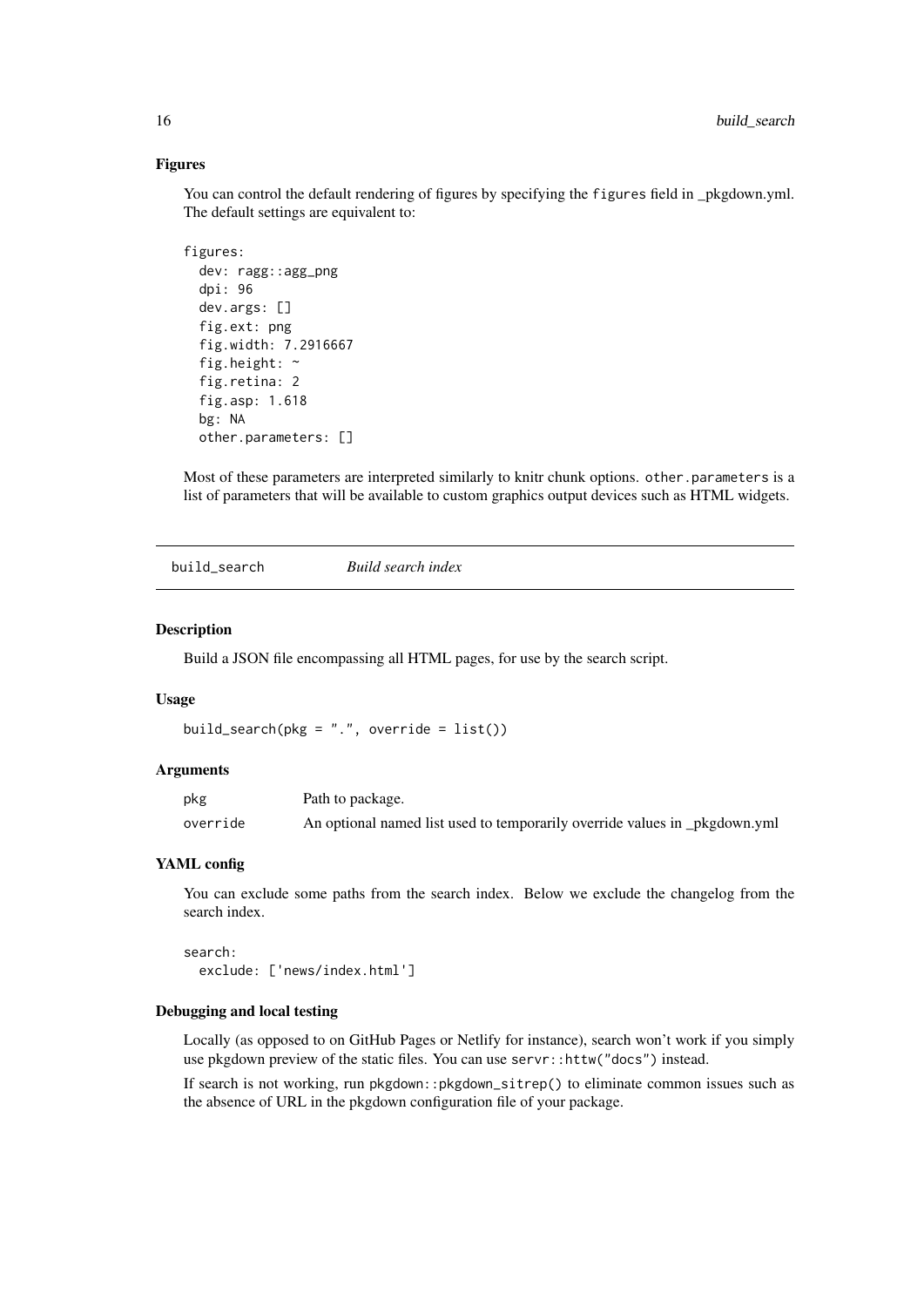<span id="page-16-1"></span><span id="page-16-0"></span>

## Description

build\_site() is a convenient wrapper around six functions:

- [init\\_site\(\)](#page-26-1)
- [build\\_home\(\)](#page-6-1)
- [build\\_reference\(\)](#page-12-1)
- [build\\_articles\(\)](#page-2-1)
- [build\\_tutorials\(\)](#page-24-1)
- [build\\_news\(\)](#page-11-1)

See the documentation for the each function to learn how to control that aspect of the site. This page documents options that affect the whole site.

## Usage

```
build_site(
  pkg = "."examples = TRUE,
  run_dont_run = FALSE,
  seed = 1014,lazy = FALSE,
  override = list(),
  preview = NA,
  devel = FALSE,
  new_process = !devel,
  install = !devel,
  document = "DEPRECATED"
\lambda
```
## Arguments

| pkg          | Path to package.                                                                                                                                                                  |
|--------------|-----------------------------------------------------------------------------------------------------------------------------------------------------------------------------------|
| examples     | Run examples?                                                                                                                                                                     |
| run_dont_run | Run examples that are surrounded in \dontrun?                                                                                                                                     |
| seed         | Seed used to initialize so that random examples are reproducible.                                                                                                                 |
| lazy         | If TRUE, will only rebuild articles and reference pages if the source is newer than<br>the destination.                                                                           |
| override     | An optional named list used to temporarily override values in _pkgdown.yml                                                                                                        |
| preview      | If TRUE, or is. na (preview) && interactive(), will preview freshly generated<br>section in browser.                                                                              |
| devel        | Use development or deployment process?                                                                                                                                            |
|              | If TRUE, uses lighter-weight process suitable for rapid iteration; it will run exam-<br>ples and vignettes in the current process, and will load code with pkgload: : load_all(). |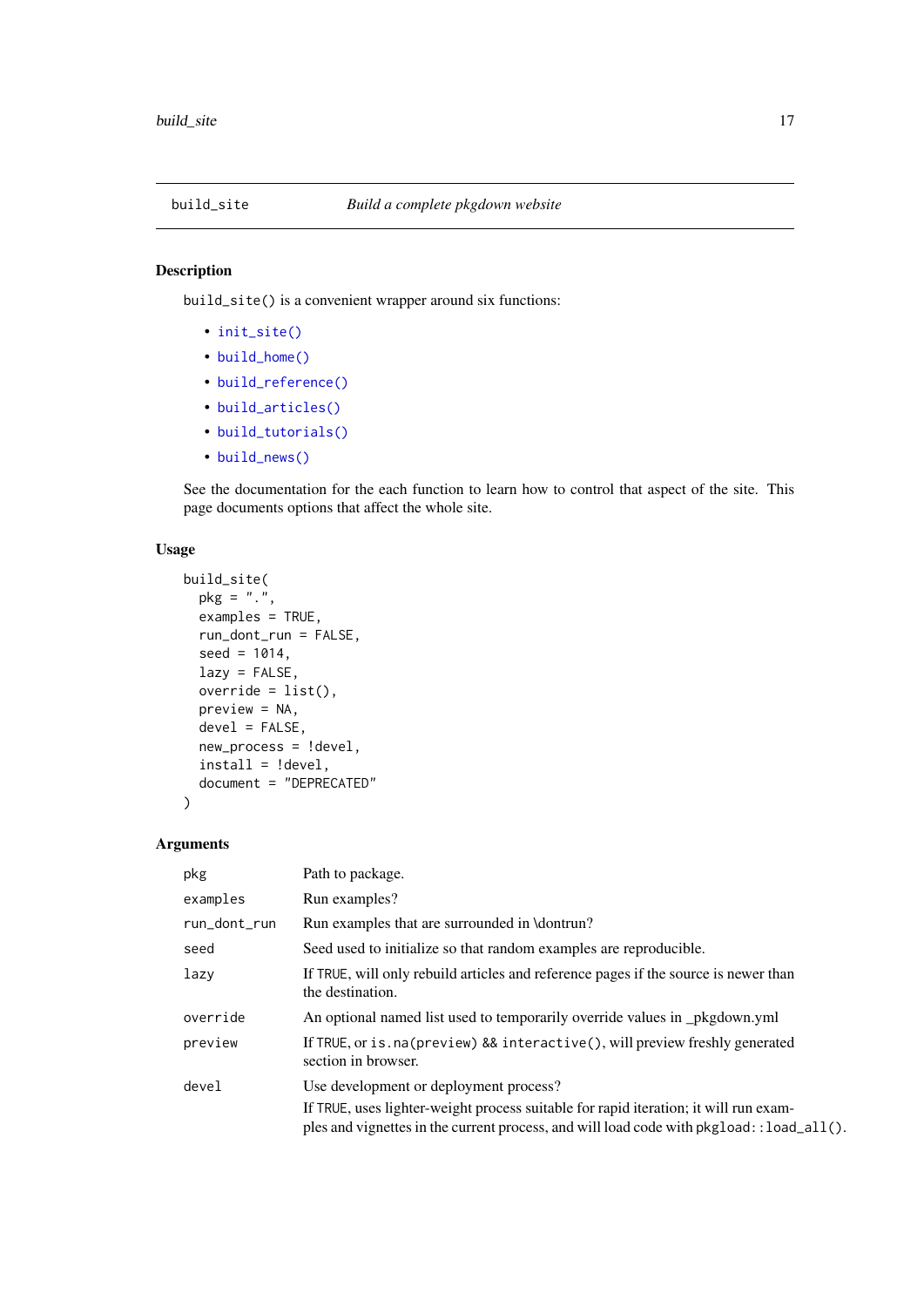<span id="page-17-0"></span>

|             | If FALSE, will first install the package to a temporary library, and will run all<br>examples and vignettes in a new process.                                                                                                                          |
|-------------|--------------------------------------------------------------------------------------------------------------------------------------------------------------------------------------------------------------------------------------------------------|
|             | build_site() defaults to devel = $FALSE$ so that you get high fidelity outputs<br>when you building the complete site; build_reference(), build_home() and<br>friends default to devel = TRUE so that you can rapidly iterate during develop-<br>ment. |
| new_process | If TRUE, will run build_site() in a separate process. This enhances repro-<br>ducibility by ensuring nothing that you have loaded in the current process affects<br>the build process.                                                                 |
| install     | If TRUE, will install the package in a temporary library so it is available for<br>vignettes.                                                                                                                                                          |
| document    | <b>Deprecated</b> Use devel instead.                                                                                                                                                                                                                   |

#### General config

- destination controls where the site will be generated, defaulting to docs/. Paths are relative to the package root.
- url is optional, but strongly recommended.

```
url: https://pkgdown.r-lib.org
```
It specifies where the site will be published and is used to allow other pkgdown sites to link to your site when needed (vignette("linking")), generate a sitemap.xml, automatically generate a CNAME when [deploying to github,](#page-0-0) generate the metadata needed rich social "media cards" (vignette("metadata")), and more.

• title overrides the default site title, which is the package name. It's used in the page title and default navbar.

## Development mode

The development field allows you to generate different sites for the development and released versions of your package. To use it, you first need to set the development mode:

development: mode: auto

#### Setting development mode:

The development mode of a site controls where the site is built, the colour of the package version in the navbar, the version tooltip, and whether or not the site is indexed by search engines. There are four possible modes:

- automatic (mode: auto): automatically determines the mode based on the version number:
	- 0.0.0.9000 (0.0.0.\*): unreleased.
	- four version components: development.
	- everything else -> release.
- release (mode: release), the default. Site is written to docs/. Version in navbar gets the default colouring.
- development (mode: devel). Site is written to docs/dev/. The navbar version gets a "danger" class and a tooltip stating these are docs for an in-development version of the package. The noindex meta tag is used to ensure that these packages are not indexed by search engines.
- unreleased (mode: unreleased). Site is written to docs/. Version in navbar gets the "danger" class, and a message indicating the package is not yet on CRAN.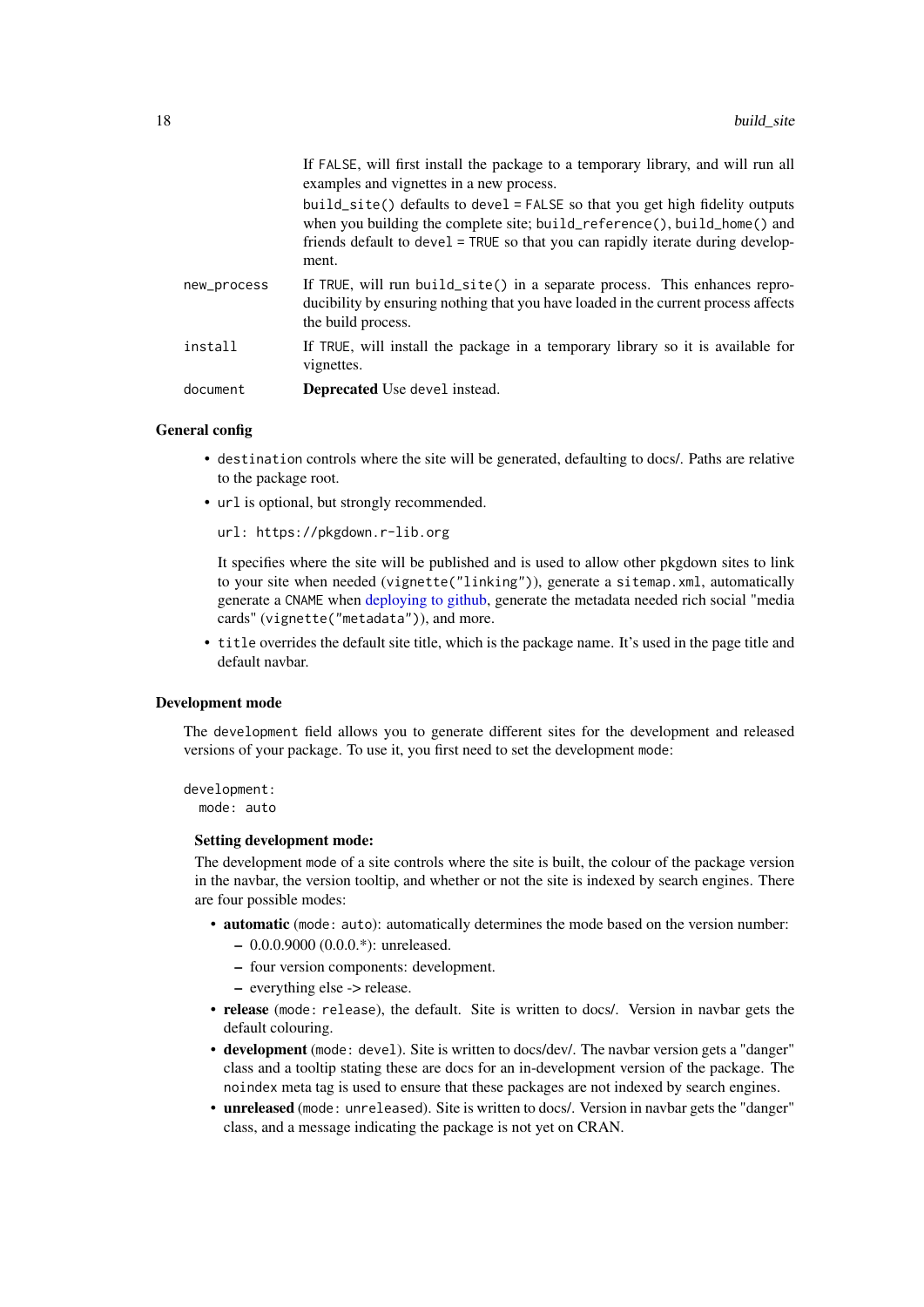#### build\_site 19

You can override the mode specified in the \_pkgdown.yml by setting by setting PKGDOWN\_DEV\_MODE to devel or release.

#### Selective HTML:

You can selectively show HTML only on the devel or release site by adding class pkgdown-devel or pkgdown-release. This is most easily accessed from .Rmd files where you can use pandoc's <div> syntax to control where a block of markdown will display. For example, you can use the following markdown in your README to only show GitHub install instructions on the development version of your site:

```
::: {.pkgdown-devel}
You can install the development version of pkgdown from GitHub with:
remotes::install_github("r-lib/pkgdown")`
:::
```
You can use a similar technique to control where badges are displayed. This markdown show the CRAN status badge on the site for the released package and the GitHub check status for the development package:

```
[![CRAN Status](https://www.r-pkg.org/badges/version/pkgdown)]
  (https://cran.r-project.org/package=pkgdown){.pkgdown-release}
[![R-CMD-check](https://github.com/r-lib/pkgdown/workflows/R-CMD-check/badge.svg)]
```

```
(https://github.com/r-lib/pkgdown/actions){.pkgdown-devel}
```
#### Other options:

There are three other options that you can control:

```
development:
  destination: dev
  version_label: danger
  version_tooltip: "Custom message here"
```
destination allows you to override the default subdirectory used for the development site; it defaults to dev/. version\_label allows you to override the style used for development (and unreleased) versions of the package. It defaults to "danger", but you can set to "default", "info", or "warning" instead. (The precise colours are determined by your bootstrap theme, but become progressively more eye catching as you go from default to danger). Finally, you can choose to override the default tooltip with version\_tooltip.

#### Navigation bar

You can customise the navigation bar that appears at the top of the page with the navbar field. It's made up of two pieces: structure, which defines the overall layout, and components, which defines what each piece looks like. This organisation makes it easy to mix and match pkgdown defaults with your own customisations.

This is the default structure:

```
navbar:
 structure:
   left: [intro, reference, articles, tutorials, news]
    right: [search, github]
```
It makes use of the the six built-in components:

• intro: "Get Started", which links to a vignette with the same name as the package.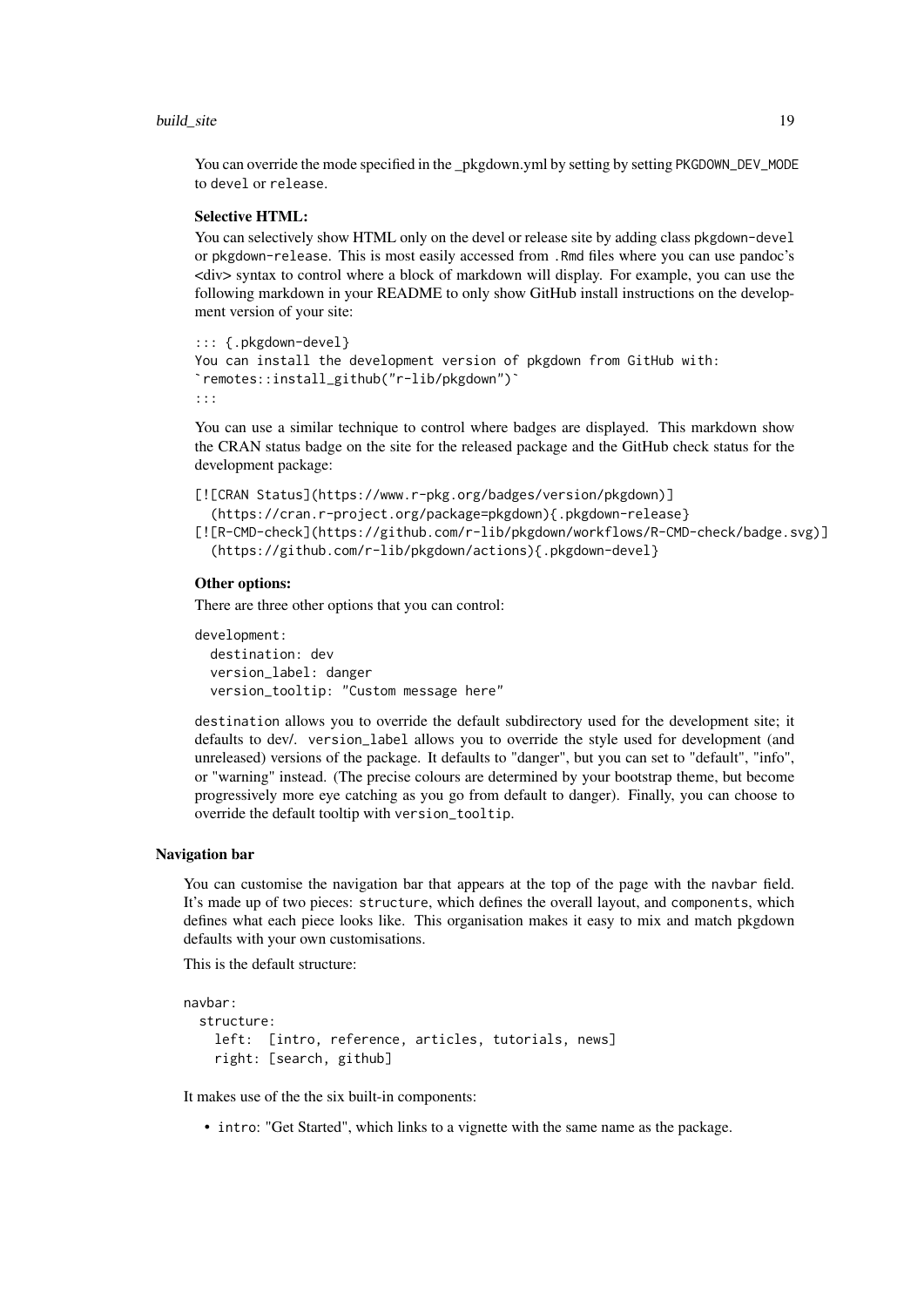- reference, if there are any .Rd files.
- articles, if there are any vignettes or articles.
- tutorials, if there any tutorials.
- news, if NEWS.md exists.
- search, the search box (see vignette("search") for more details).
- github, a link to the source repository (with an icon), if it can be automatically determined from the DESCRIPTION.

You can use the structure field to reorganise the navbar without changing the default contents:

```
navbar:
```

```
structure:
 left: [search]
 right: [reference, articles]
```
You can use components to override the default content. For example, this yaml provides a custom articles menu:

```
navbar:
components:
   articles:
   text: Articles
   menu:
    - text: Category A
   - text: Title A1
     href: articles/a1.html
    - text: Title A2
     href: articles/a2.html
    - text: -------
    - text: "Category B"
    - text: Article B1
      href: articles/b1.html
```
Components uses the same syntax as [RMarkdown menus.](https://bookdown.org/yihui/rmarkdown/rmarkdown-site.html#site-navigation) The elements of menu can be:

- A link (text + href)
- A heading (just text)
- A separator (text: ——–)

Instead of text, you can also use the name of an icons from [fontawesome.](https://fontawesome.com/icons?d=gallery) You should also provide a textual description in the aria-label field for screenreader users.

To add a new component to the navbar, you need to modify both structure and components. For example, the following yaml adds a new "twitter" component that appears to the left of the github icon.

```
navbar:
  structure:
    right: [twitter, github]
  components:
    twitter:
      icon: fa-twitter
      href: http://twitter.com/hadleywickham
      aria-label: Twitter
```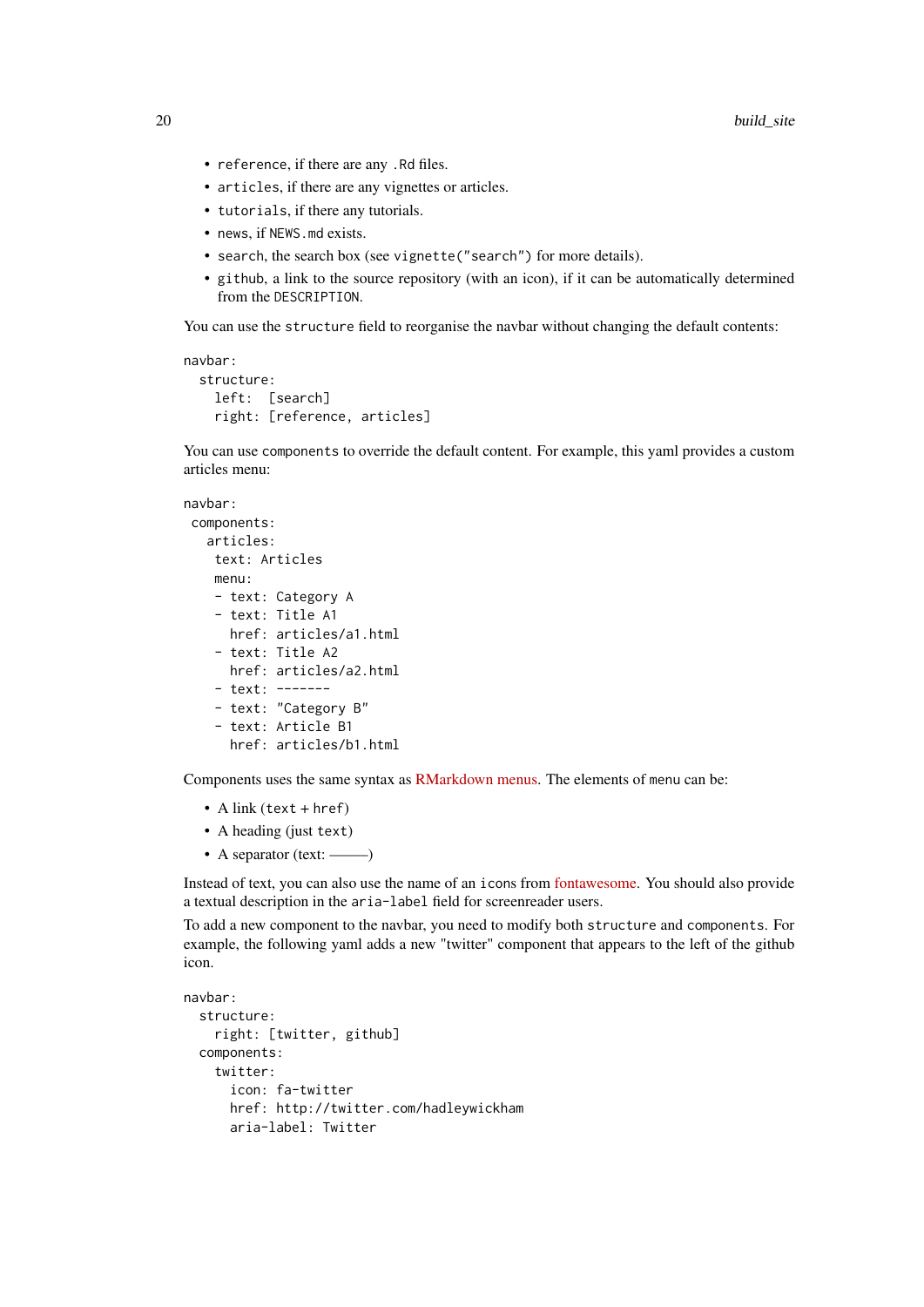#### build\_site 21

Finally, you can add arbitrary HTML to three locations in the navbar:

```
template:
 includes:
   before_title: <!-- inserted before the package title in the header ->
   before_navbar: <!-- inserted before the navbar links -->
   after_navbar: <!-- inserted after the navbar links -->
```
These includes will appear on all screen sizes, and will not be collapsed into the the navbar drop down.

You can also customise the colour scheme of the navbar by using the type and bg parameters. See vignette("customise") for more details.

## Footer

You can customise the footer with the footer field. It's made up of two pieces: structure, which defines the overall layout, and components, which defines what each piece looks like. This organisation makes it easy to mix and match the pkgdown defaults with your own customisations.

This is the default structure:

```
footer:
  structure:
    left: developed_by
    right: built_with
```
Which uses two of the three built-in components:

- developed\_by, a sentence describing the main authors of the package. (See ?build\_home if you want to tweak *which* authors appear in the footer.)
- built\_with, a sentence advertising pkgdown.
- package, the name of the package.

You can override these defaults with the footer field. The example below puts the authors' information on the right along with a legal disclaimer, and puts the pkgdown link on the left.

```
footer:
  structure:
   left: pkgdown
   right: [authors, legal]
  components:
    legal: Provided without **any warranty**.
```
Each side is pasted into a single string (separated by " ") and then converted from markdown to HTML.

## Search

The search field controls the built-in search. See vignette("search") for details.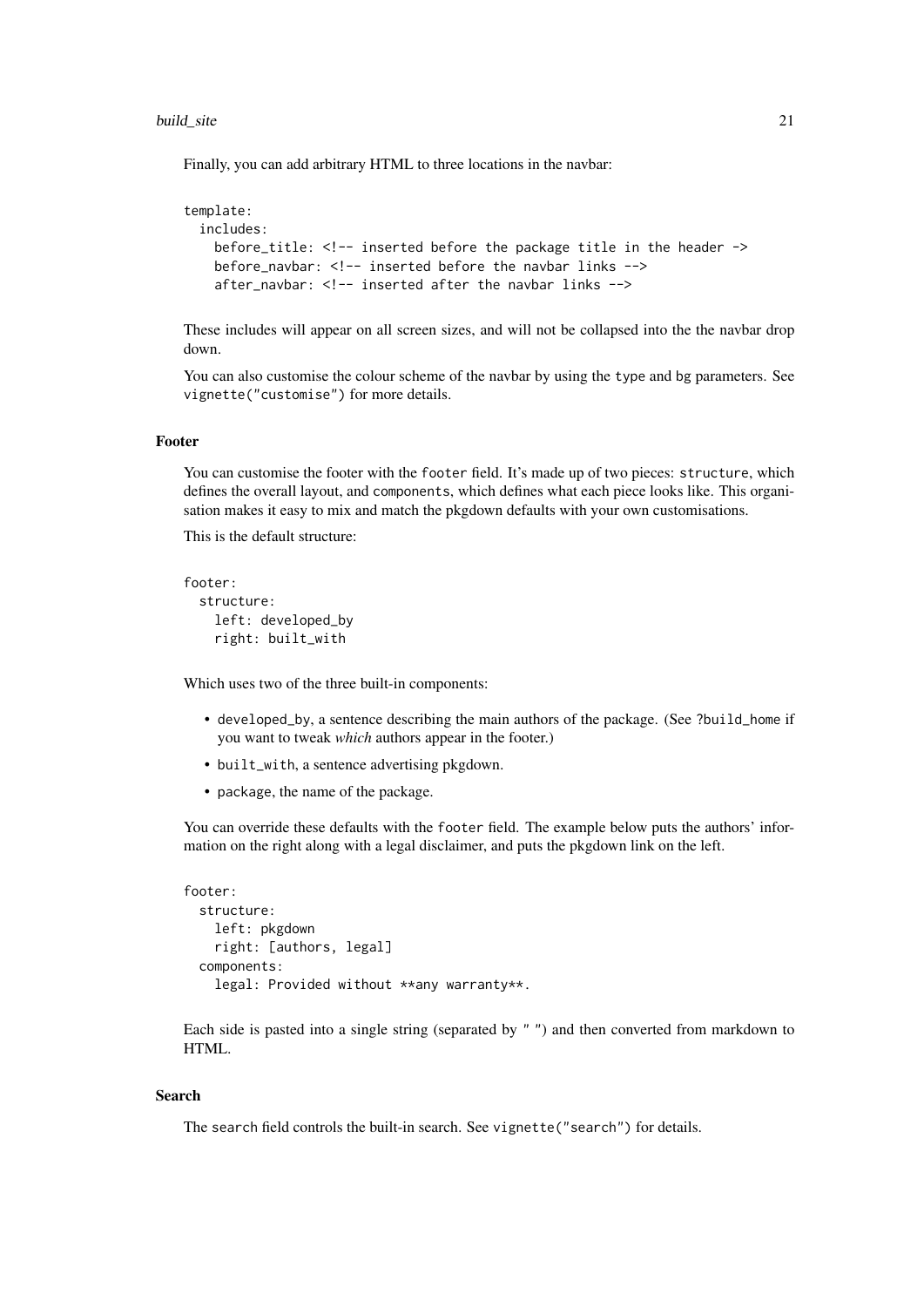#### **Template**

The template field is mostly used to control the appearance of the site. See vignette("customise") for details.

There are two other template fields that control other aspects of the site:

• noindex: true will suppress indexing of your pages by search engines:

```
template:
 params:
    noindex: true
```
• google\_site\_verification allows you to verify your site with google:

```
template:
  params:
   google_site_verification: _nn6ile-a6x6lctOW
```
• trailing\_slash\_redirect: true will automatically redirect your-package-url.com to yourpackage-url.com/, using a JS script added to the <head> of the home page. This is useful in certain redirect scenarios.

```
template:
  trailing_slash_redirect: true
```
#### Analytics

To capture usage of your site with a web analytics platform, you can make use of the includes field to add the HTML supplied to you by the platform. Typically these are either placed after\_body or in\_header. I include a few examples below, but I highly recommend getting the recommended HTML directly from the platform.

• [GoatCounter:](https://www.goatcounter.com)

```
template:
  includes:
   after_body: >
   <script data-goatcounter="https://{YOUR CODE}.goatcounter.com/count" data-goatcounter-se
```
• [Google analytics:](https://analytics.google.com/analytics/web/)

```
template:
   includes:
     in_header: |
         <!-- Global site tag (gtag.js) - Google Analytics -->
      <script async src="https://www.googletagmanager.com/gtag/js?id={YOUR TRACKING ID}"#' ></
         <script>
          window.dataLayer = window.dataLayer || [];
           function gtag(){dataLayer.push(arguments);}
           gtag('js', new Date());
          gtag('config', '{YOUR TRACKING ID}');
         </script>
• plausible.io:
 templates:
```

```
includes:
  in_header: |
 <script defer data-domain="{YOUR DOMAIN}" src="https://plausible.io/js/plausible.js"></script>
```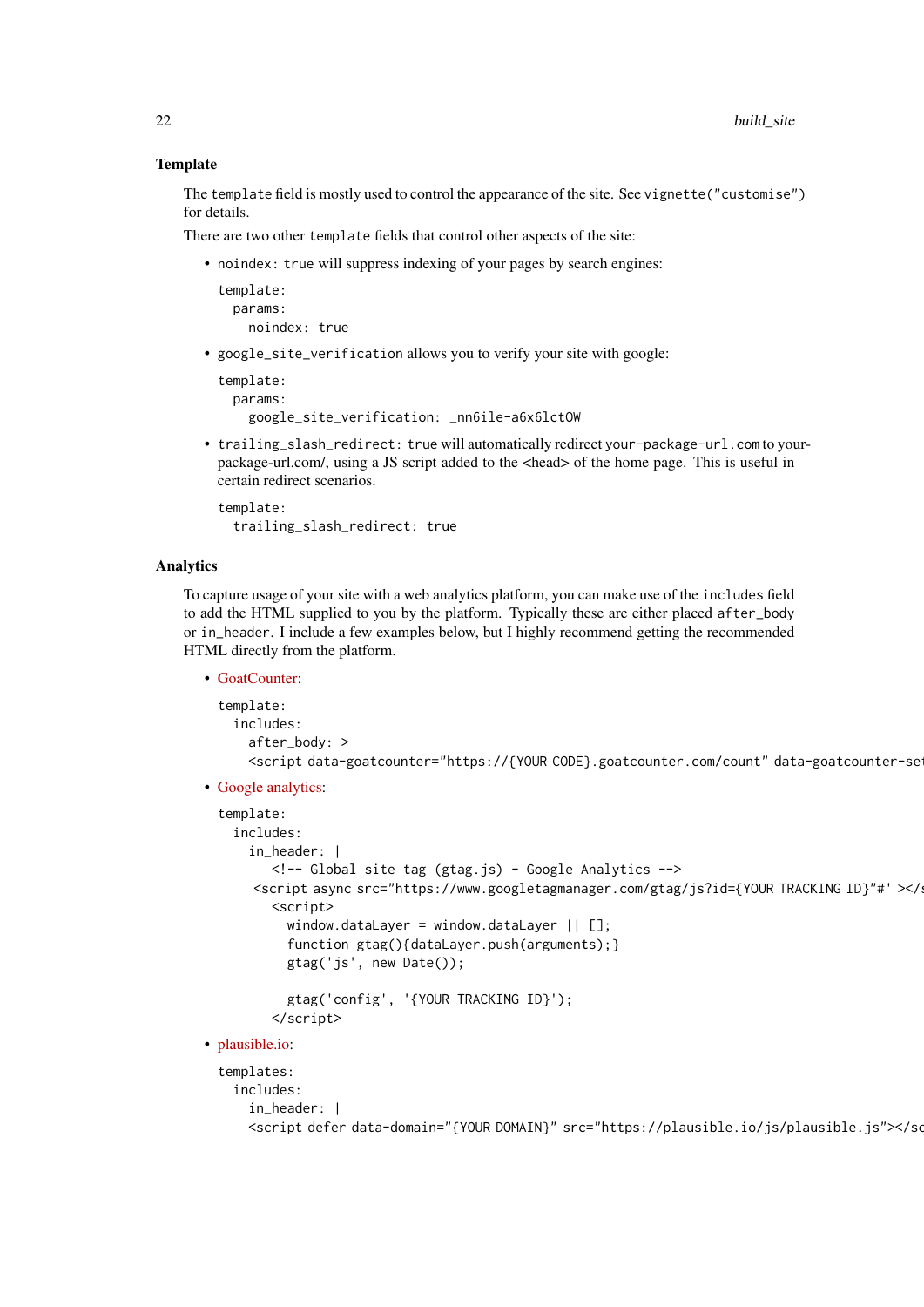#### build\_site 23

#### Source repository

Use the repo field to override pkgdown's automatically discovery of your source repository. This is used in the navbar, on the homepage, in articles and reference topics, and in the changelog (to link to issue numbers and user names). pkgdown can automatically figure out the necessary URLs if you link to a GitHub or GitLab repo in your BugReports or URL field.

Otherwise, you can supply your own in the repo field:

```
repo:
 url:
   home: https://github.com/r-lib/pkgdown/
    source: https://github.com/r-lib/pkgdown/blob/HEAD/
    issue: https://github.com/r-lib/pkgdown/issues/
   user: https://github.com/
```
- home: path to package home on source code repository.
- source:: path to source of individual file in default branch.
- issue: path to individual issue.
- user: path to user.

The varying components (e.g. path, issue number, user name) are pasted on the end of these URLs so they should have trailing /s.

pkgdown can automatically link to Jira issues as well if specify both a custom issue URL as well Jira project names to auto-link in jira\_projects. You can specify as many projects as you would like:

```
repo:
  jira_projects: [this_project, another_project]
 url:
    issue: https://jira.organisation.com/jira/browse/
```
pkgdown defaults to using the "HEAD" branch for source file URLs. This can be configured to use a specific branch when linking to source files by specifying a branch name:

```
repo:
  branch: devel
```
## Deployment (deploy)

There is a single deploy field

• install\_metadata allows you to install package index metadata into the package itself. Normally this metadata is made available on the published site; installing it into your package means that it's available for autolinking even if your website is not reachable at build time (e.g. because behind a firewall or requires auth).

```
deploy:
  install_metadata: true
```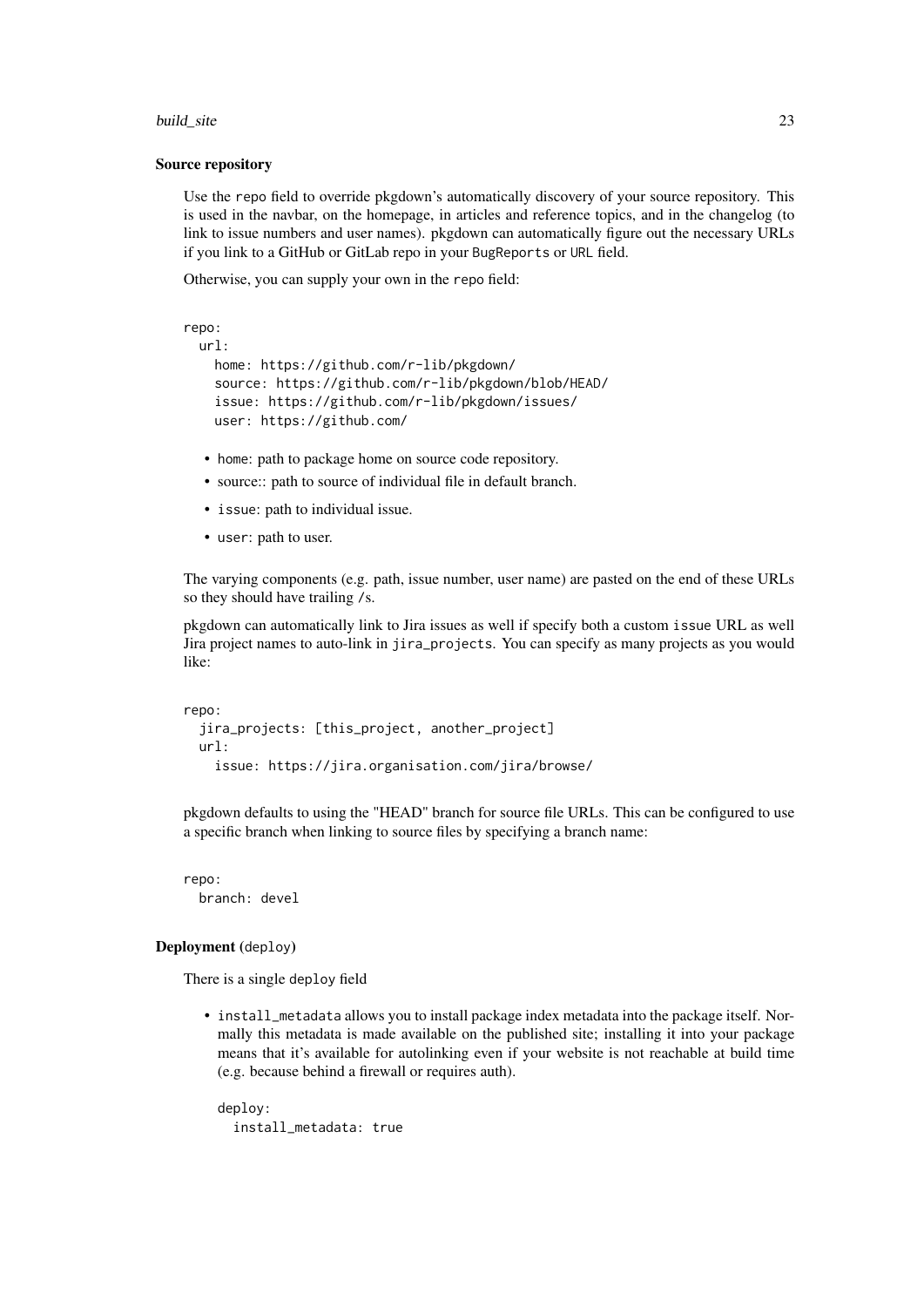#### **Redirects**

If you change the structure of your documentation (by renaming vignettes or help topics) you can setup redirects from the old content to the new content. One or several now-absent pages can be redirected to a new page (or to a new section of a new page). This works by creating a html page that performs a "meta refresh", which isn't the best way of doing a redirect but works everywhere that you might deploy your site.

The syntax is the following, with old paths on the left, and new paths or URLs on the right.

#### redirects:

```
- ["articles/old-vignette-name.html", "articles/new-vignette-name.html"]
```

```
- ["articles/another-old-vignette-name.html", "articles/new-vignette-name.html"]
```

```
- ["articles/yet-another-old-vignette-name.html", "https://pkgdown.r-lib.org/dev"]
```
If for some reason you choose to redirect an existing page make sure to exclude it from the search index, see ?build\_search.

#### **Options**

Users with limited internet connectivity can disable CRAN checks by setting options(pkgdown.internet = FALSE). This will also disable some features from pkgdown that requires an internet connectivity. However, if it is used to build docs for a package that requires internet connectivity in examples or vignettes, this connection is required as this option won't apply on them.

Users can set a timeout for build\_site(new\_process = TRUE) with options(pkgdown.timeout = Inf), which is useful to prevent stalled builds from hanging in cron jobs.

#### Examples

```
## Not run:
build_site()
build_site(override = list(destination = tempdir()))
## End(Not run)
```
build\_site\_github\_pages

*Build site for GitHub pages*

## **Description**

Designed to be run as part of automated workflows for deploying to GitHub pages. It cleans out the old site, builds the site into dest\_dir adds a .nojekyll file to suppress rendering by Jekyll, and adds a CNAME file if needed.

It is designed to be run in CI, so by default it:

- Clean out the old site.
- Does not install the package.
- Runs [build\\_site\(\)](#page-16-1) in process.

<span id="page-23-0"></span>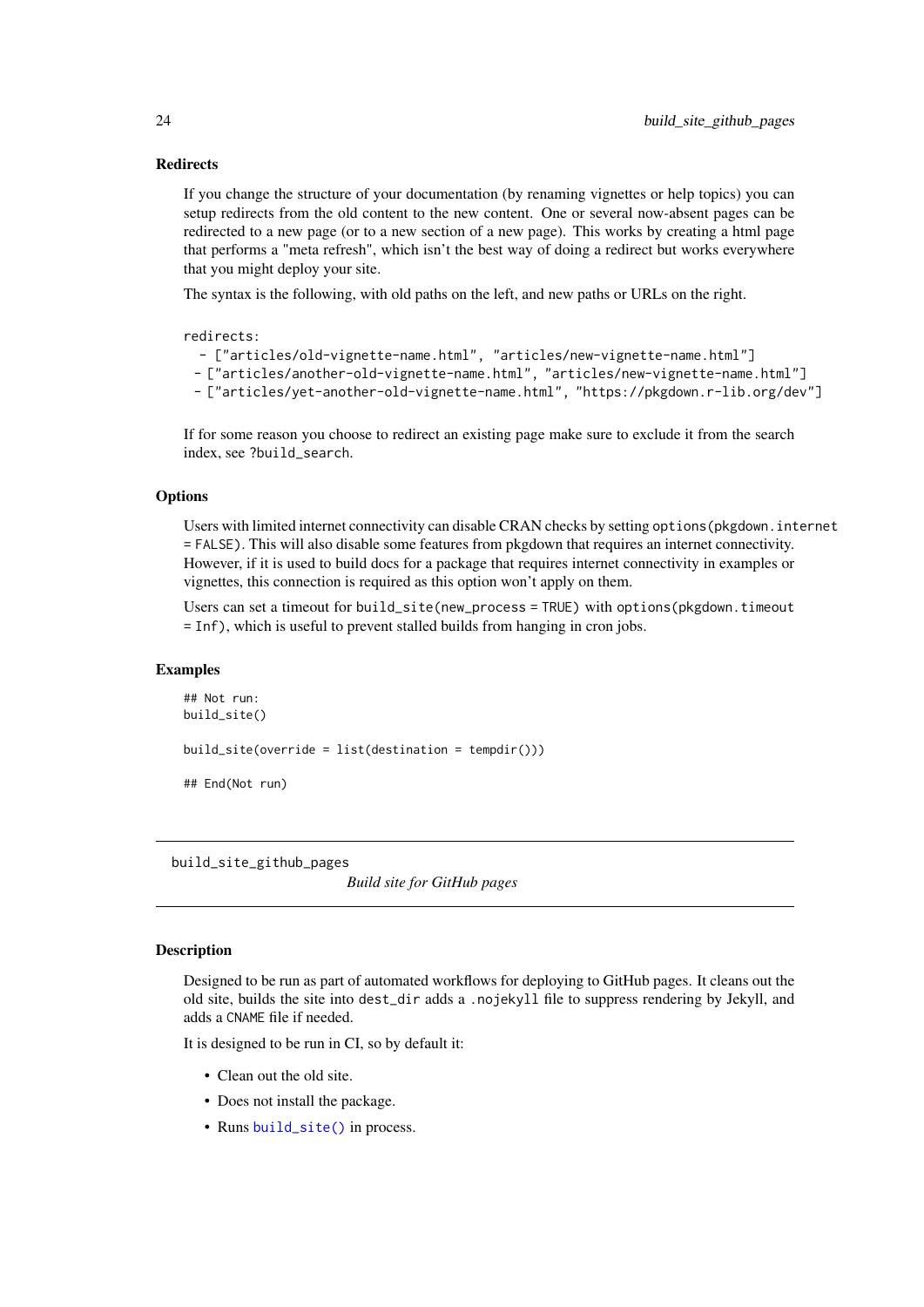## <span id="page-24-0"></span>build\_tutorials 25

## Usage

```
build_site_github_pages(
  pkg = "."...,
  dest_dir = "docs",
  clean = TRUE,
  install = FALSE,new_process = FALSE
\lambda
```
#### Arguments

| Path to package.                                                                                                                                                                       |
|----------------------------------------------------------------------------------------------------------------------------------------------------------------------------------------|
| Additional arguments passed to build_site().                                                                                                                                           |
| Directory to build site in.                                                                                                                                                            |
| Clean all files from old site.                                                                                                                                                         |
| If TRUE, will install the package in a temporary library so it is available for<br>vignettes.                                                                                          |
| If TRUE, will run build_site() in a separate process. This enhances repro-<br>ducibility by ensuring nothing that you have loaded in the current process affects<br>the build process. |
|                                                                                                                                                                                        |

<span id="page-24-1"></span>build\_tutorials *Build tutorials section*

## Description

learnr tutorials must be hosted elsewhere as they require an R execution engine. Currently, pkgdown will not build or publish tutorials for you, but makes it easy to embed (using <iframe>s) published tutorials. Tutorials are automatically discovered from published tutorials in inst/tutorials and vignettes/tutorials. Alternatively, you can list in \_pkgdown.yml as described below.

## Usage

```
build_tutorials(pkg = ".", override = list(), preview = NA)
```
## Arguments

| pkg      | Path to package.                                                                                        |
|----------|---------------------------------------------------------------------------------------------------------|
| override | An optional named list used to temporarily override values in _pkgdown.yml                              |
| preview  | If TRUE, or is . na (preview) & & interactive (), will preview freshly generated<br>section in browser. |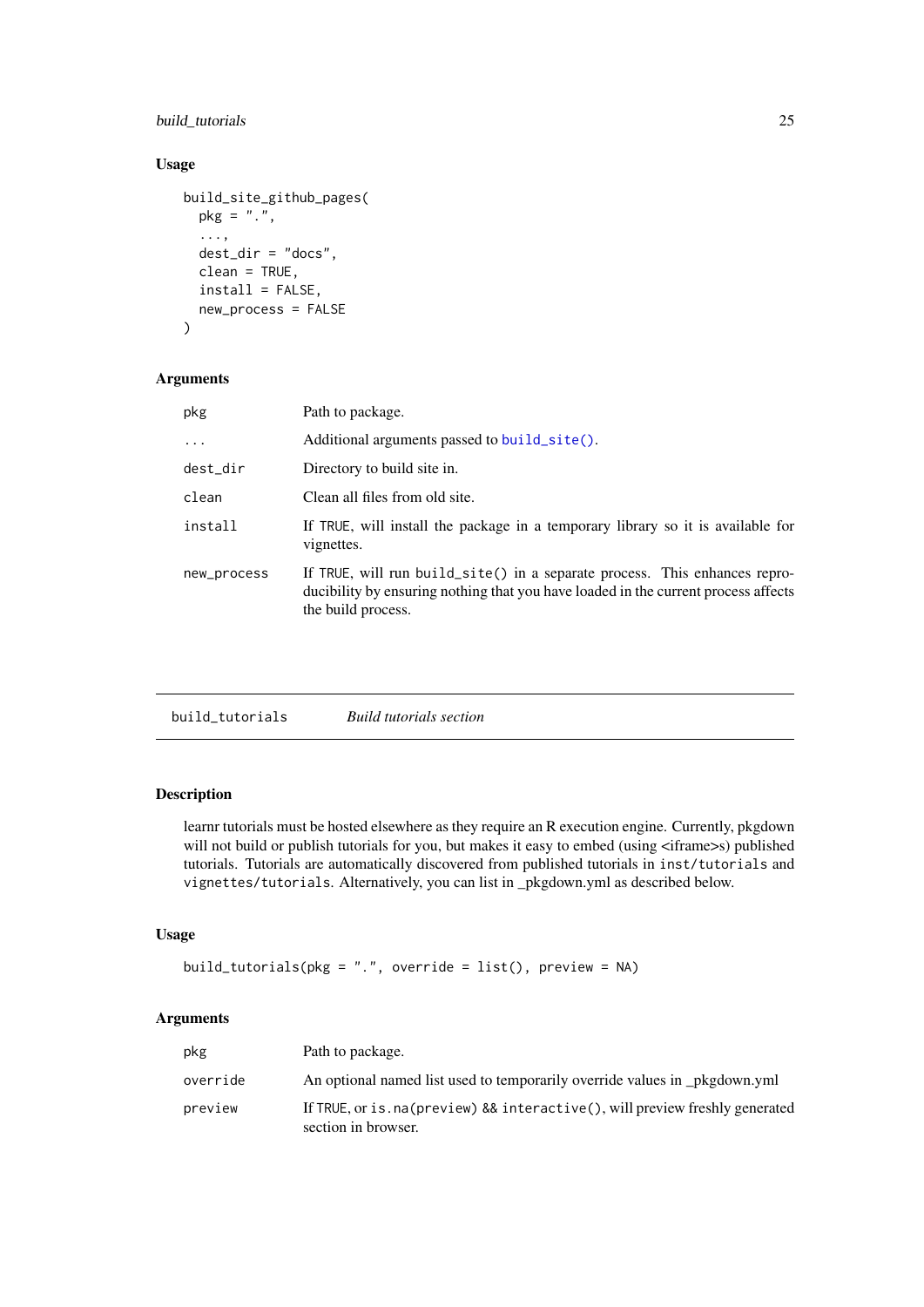## YAML config

To override the default discovery process, you can provide a tutorials section. This should be a list where each element specifies:

- name: used for the generated file name
- title: used in page heading and in navbar
- url: which will be embedded in an iframe
- source: optional, but if present will be linked to

```
tutorials:
```

```
- name: 00-setup
 title: Setting up R
 url: https://jjallaire.shinyapps.io/learnr-tutorial-00-setup/
- name: 01-data-basics
 title: Data basics
 url: https://jjallaire.shinyapps.io/learnr-tutorial-01-data-basics/
```
check\_pkgdown *Check* \_pkgdown.yml

## Description

Check that your \_pkgdown.yml is valid without building the whole site.

## Usage

check\_pkgdown(pkg = ".")

#### Arguments

pkg Path to package.

clean\_site *Clean site*

## Description

Delete all files in docs/ (except for CNAME).

## Usage

 $clean\_site(pkg = "."')$ 

#### Arguments

pkg Path to package.

<span id="page-25-0"></span>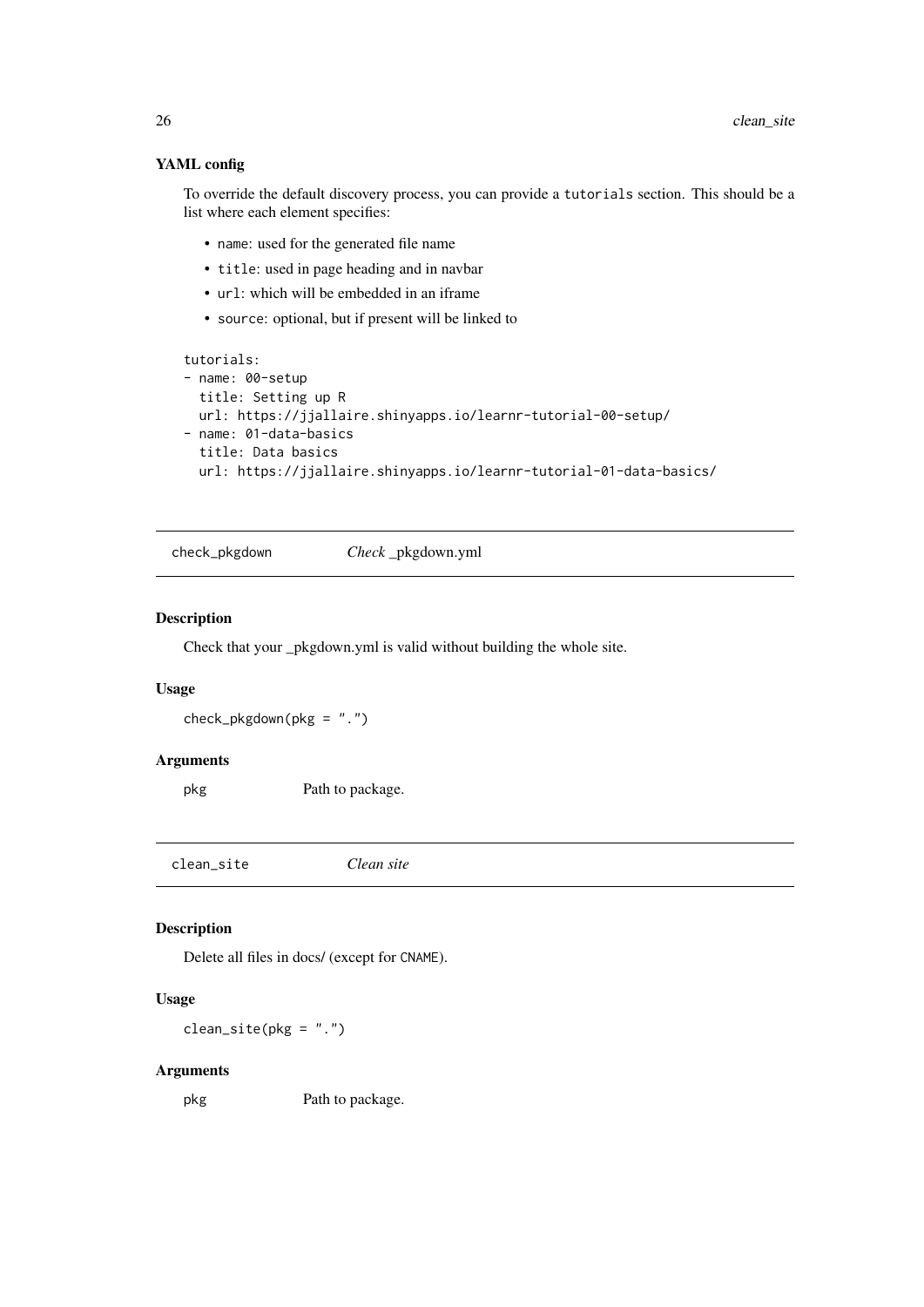<span id="page-26-0"></span>deploy\_to\_branch *Build and deploy a site locally*

## Description

Assumes that you're in a git clone of the project, and the package is already installed. Use usethis::use\_pkgdown\_gith to automate this process using GitHub actions.

## Usage

```
deploy_to_branch(
  pkg = "."commit_message = construct_commit_message(pkg),
  clean = TRUE,
  branch = "gh-pages",
  remote = "origin",
  github_pages = (branch == "gh-pages"),...,
  subdir = NULL\lambda
```
#### Arguments

| Path to package.                                                                                                                                                                                                                                                                                                                                            |
|-------------------------------------------------------------------------------------------------------------------------------------------------------------------------------------------------------------------------------------------------------------------------------------------------------------------------------------------------------------|
| commit_message The commit message to be used for the commit.                                                                                                                                                                                                                                                                                                |
| Clean all files from old site.                                                                                                                                                                                                                                                                                                                              |
| The git branch to deploy to                                                                                                                                                                                                                                                                                                                                 |
| The git remote to deploy to                                                                                                                                                                                                                                                                                                                                 |
| Is this a GitHub pages deploy. If TRUE, adds a CNAME file for custom domain<br>name support, and a .nojekyll file to suppress jekyll rendering.                                                                                                                                                                                                             |
| Additional arguments passed to build_site().                                                                                                                                                                                                                                                                                                                |
| The sub-directory where the site should be built on the branch. This argu-<br>ment can be used to support a number of site configurations. For example,<br>you could build version-specific documentation by setting subdir = $"v1.2.3"$ ;<br>deploy_to_branch() will build and deploy the package documentation in the<br>v.1.2.3/ directory of your site. |
|                                                                                                                                                                                                                                                                                                                                                             |

<span id="page-26-1"></span>

| init_site | Initialise site infrastructure |
|-----------|--------------------------------|
|           |                                |

## Description

init\_site():

- creates the output directory (docs/),
- generates a machine readable description of the site, used for autolinking,
- copies CSS/JS assets and extra files, and
- runs build\_favicons(), if needed.

See vignette("customise") for the various ways you can customise the display of your site.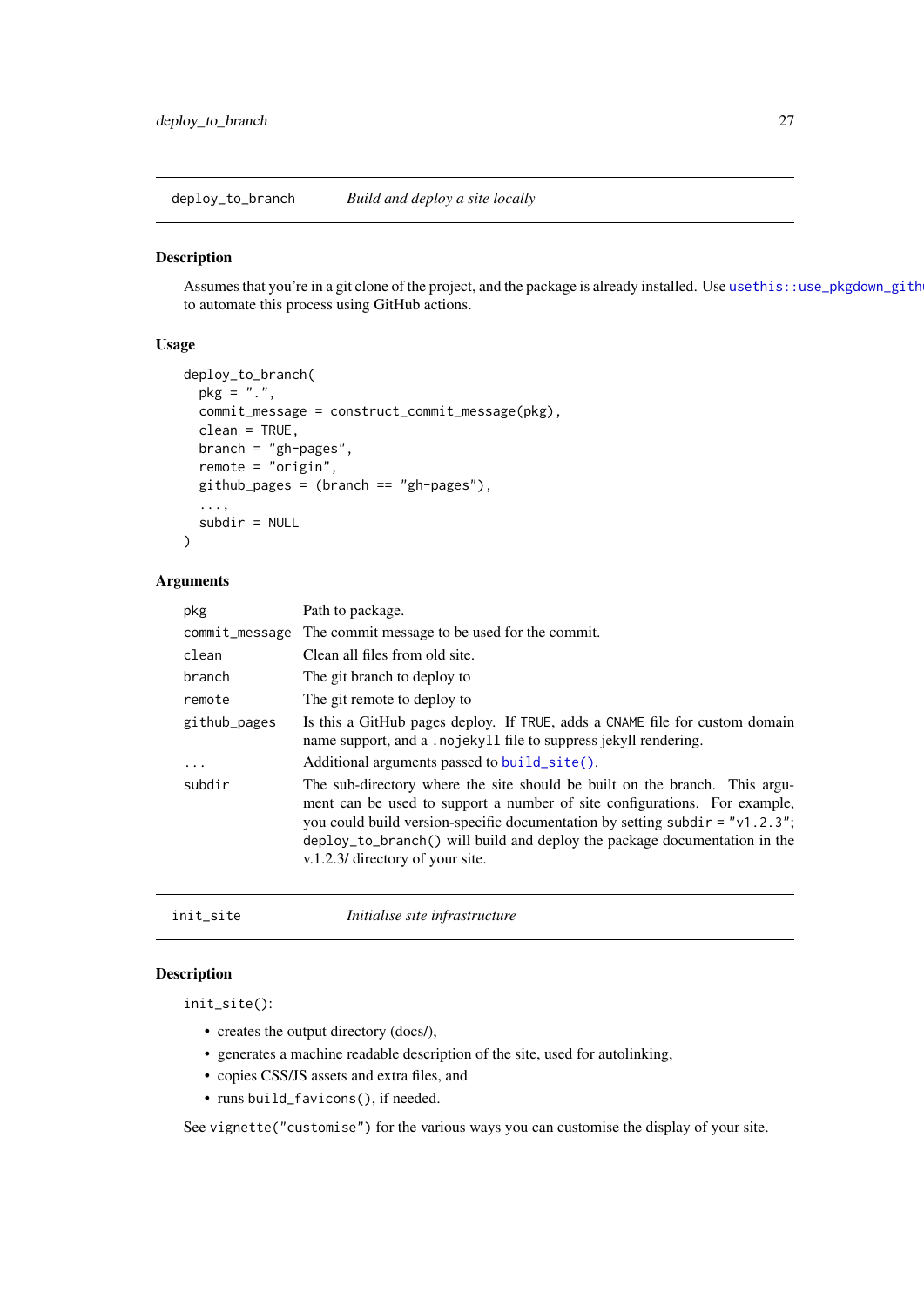#### Usage

init\_site(pkg = ".")

## Arguments

pkg Path to package.

#### Build-ignored files

We recommend using [usethis::use\\_pkgdown\(\)](#page-0-0) to build-ignore docs/ and \_pkgdown.yml. If use another directory, or create the site manually, you'll need to add them to .Rbuildignore yourself. A NOTE about an unexpected file during R CMD CHECK is an indication you have not correctly ignored these files.

in\_pkgdown *Determine if code is executed by pkgdown*

## Description

This is occasionally useful when you need different behaviour by pkgdown and regular documentation.

## Usage

in\_pkgdown()

## Examples

in\_pkgdown()

pkgdown\_sitrep *Report package pkgdown situation*

#### Description

pkgdown\_sitrep() reports

- If there is an url field in the pkgdown configuration;
- If that pkgdown website URL is stored in the DESCRIPTION file.

## Usage

pkgdown\_sitrep(pkg = ".")

## Arguments

pkg Path to package.

<span id="page-27-0"></span>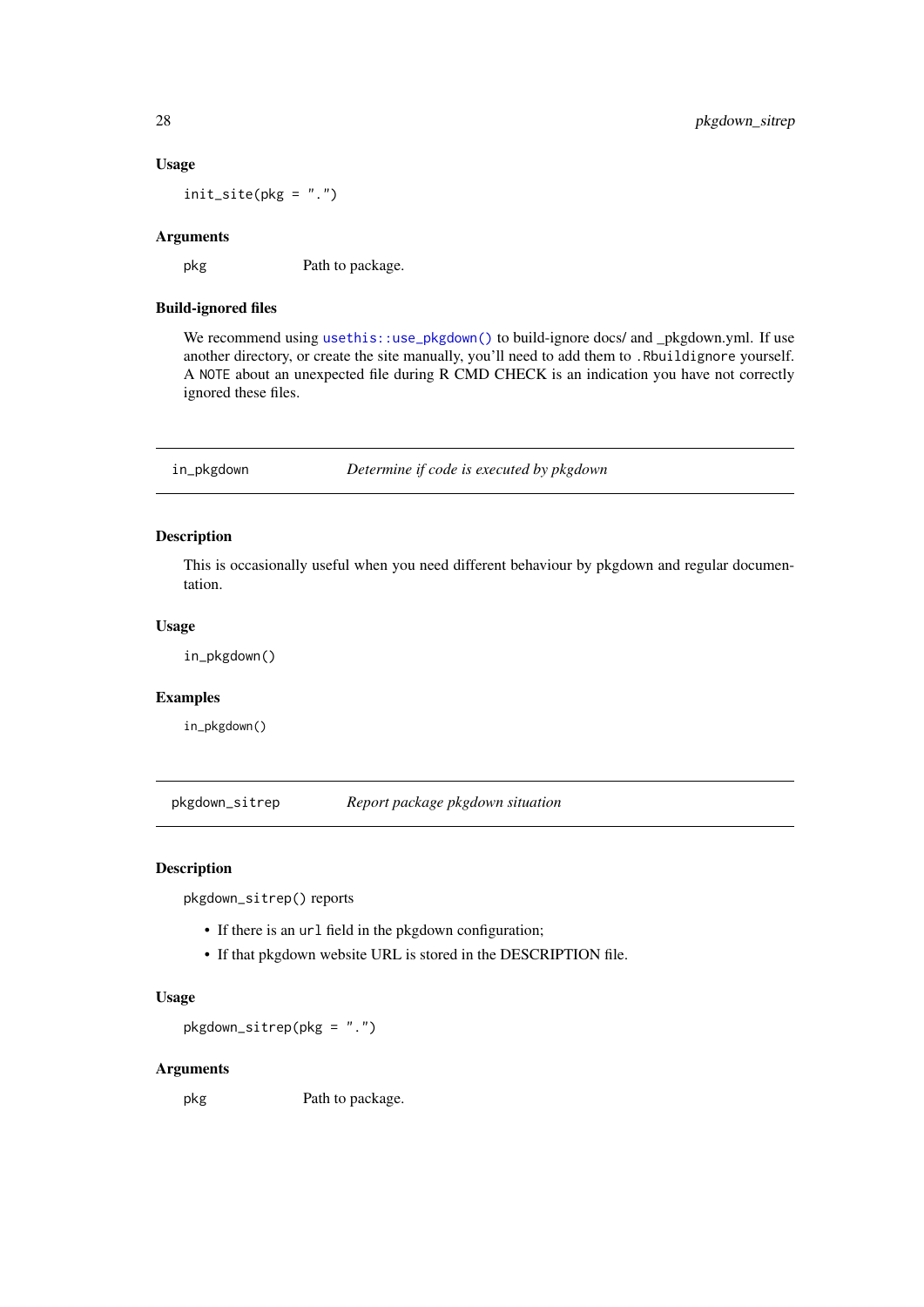<span id="page-28-0"></span>preview\_site *Open site in browser*

## Description

Open site in browser

## Usage

 $preview\_site(pkg = "."$ ,  $path = "."$ ,  $preview = NA)$ 

## Arguments

| pkg     | Path to package.                                                                                      |
|---------|-------------------------------------------------------------------------------------------------------|
| path    | Path relative to destination                                                                          |
| preview | If TRUE, or is . na (preview) && interactive(), will preview freshly generated<br>section in browser. |

Translate an Rd string to its HTML output

## Description

Translate an Rd string to its HTML output

## Usage

```
rd2html(x, fragment = TRUE, ...)
```
## Arguments

| X                       | Rd string. Backslashes must be double-escaped ("\\").         |
|-------------------------|---------------------------------------------------------------|
| fragment                | logical indicating whether this represents a complete Rd file |
| $\cdot$ $\cdot$ $\cdot$ | additional arguments for as html                              |

## Examples

```
rd2html("a\n%b\nc")
rd2html("a & b")
rd2html("\\strong{\\emph{x}}")
```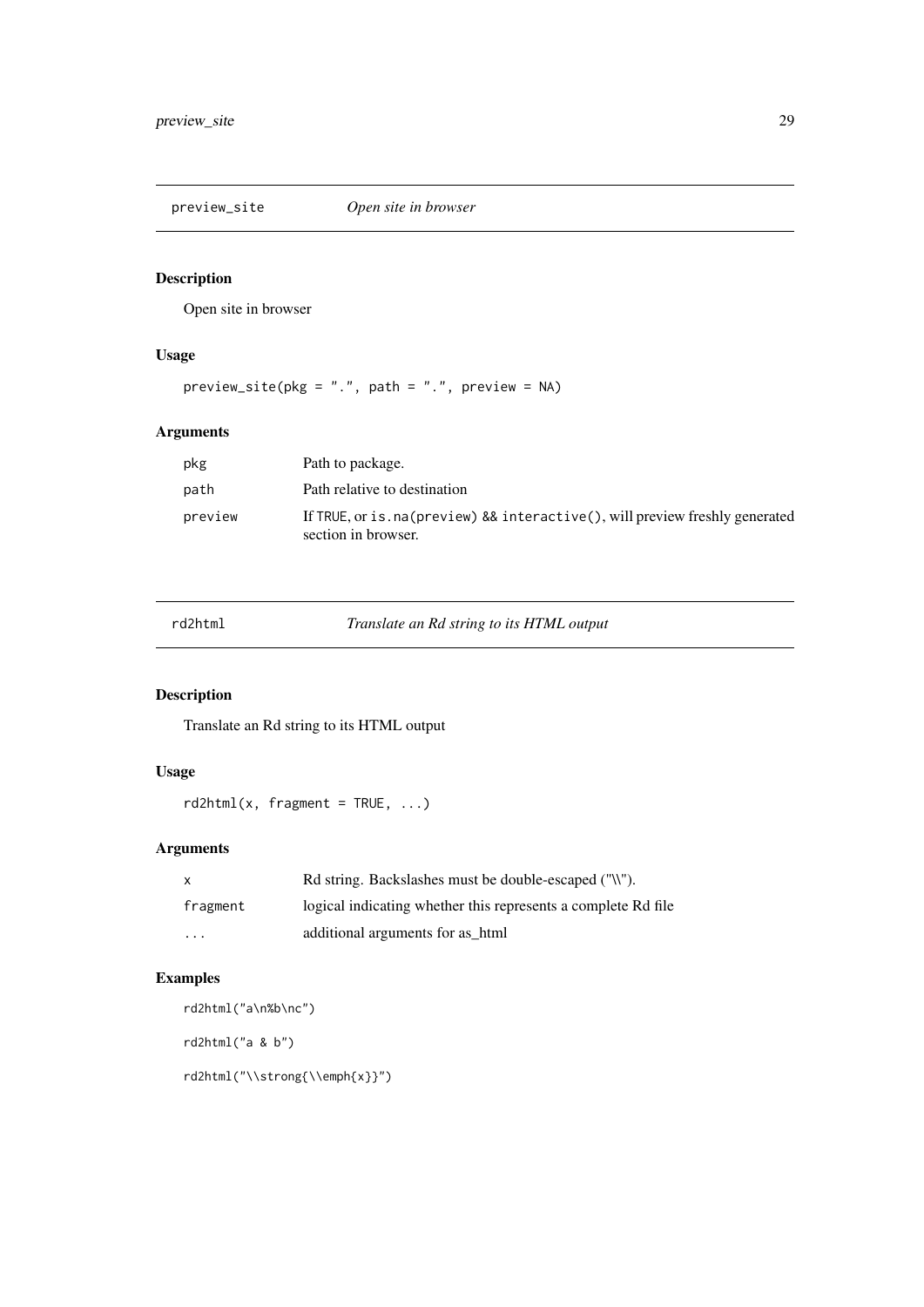<span id="page-29-0"></span>

#### <span id="page-29-1"></span>Description

Each page is composed of four templates: "head", "header", "content", and "footer". Each of these templates is rendered using the data, and then assembled into an overall page using the "layout" template.

#### Usage

```
render_page(pkg = ".", name, data, path, depth = NULL, quiet = FALSE)
```
 $data_t$ emplate(pkg = ".", depth = 0L)

## Arguments

| pkg   | Path to package to document.                                |
|-------|-------------------------------------------------------------|
| name  | Name of the template (e.g. "home", "vignette", "news")      |
| data  | Data for the template.                                      |
|       | This is automatically supplemented with three lists:        |
|       | • site: title and path to root.                             |
|       | • yaml: the template key from _pkgdown.yml.                 |
|       | • package: package metadata including name andversion.      |
|       | See the full contents by running data_template().           |
| path  | Location to create file; relative to destination directory. |
| depth | Depth of path relative to base directory.                   |
| quiet | If quiet, will suppress output messages                     |
|       |                                                             |

template\_navbar *Generate YAML templates*

#### Description

Use these function to generate the default YAML that pkgdown uses for the different parts of \_pkgdown.yml. This are useful starting points if you want to customise your site.

## Usage

template\_navbar(path = ".")

template\_reference(path = ".")

template\_articles(path = ".")

## Arguments

path Path to package root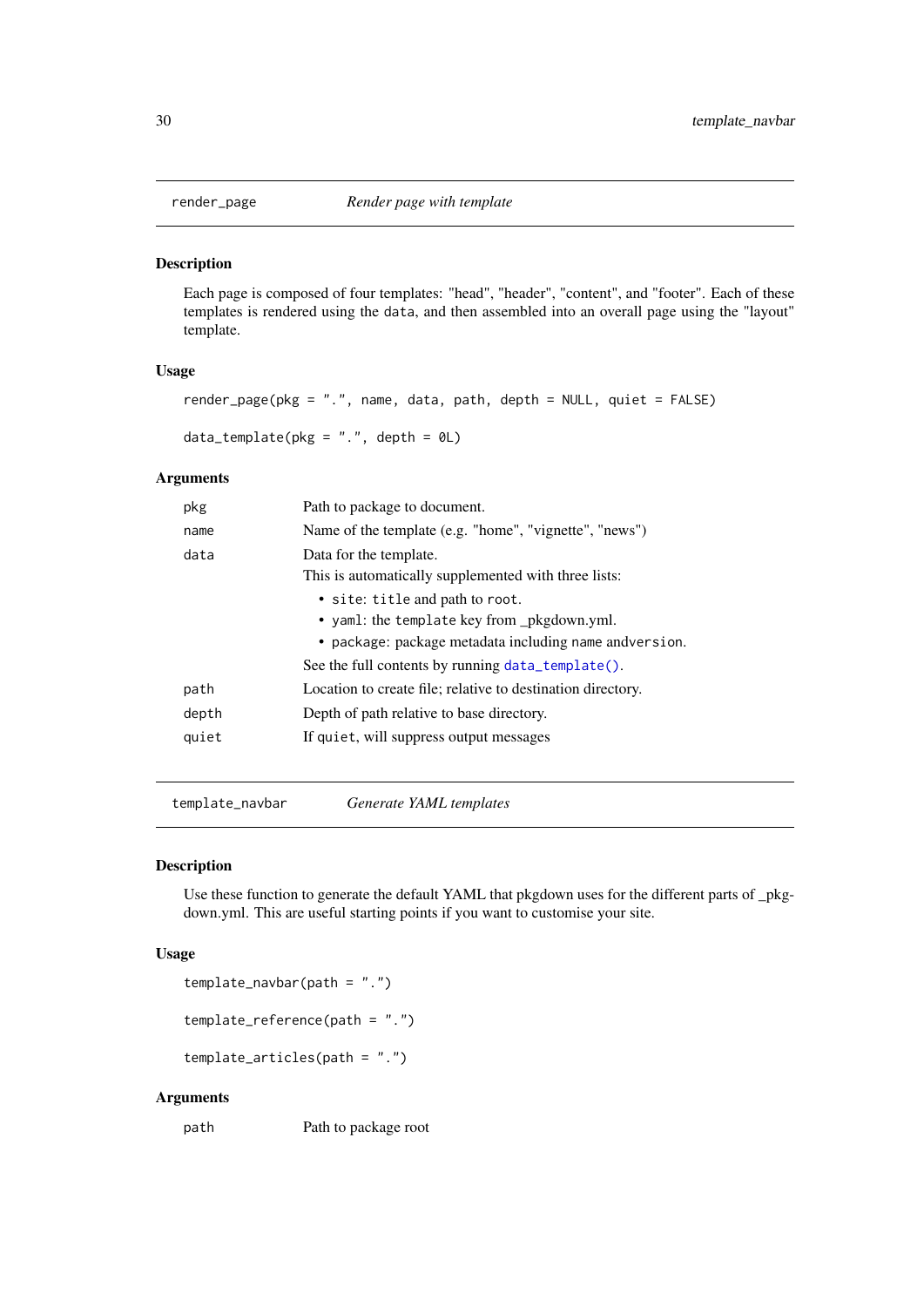## template\_navbar 31

## Examples

## Not run: pkgdown::template\_navbar()

## End(Not run)

## Not run: pkgdown::template\_reference()

## End(Not run)

## Not run: pkgdown::template\_articles()

## End(Not run)